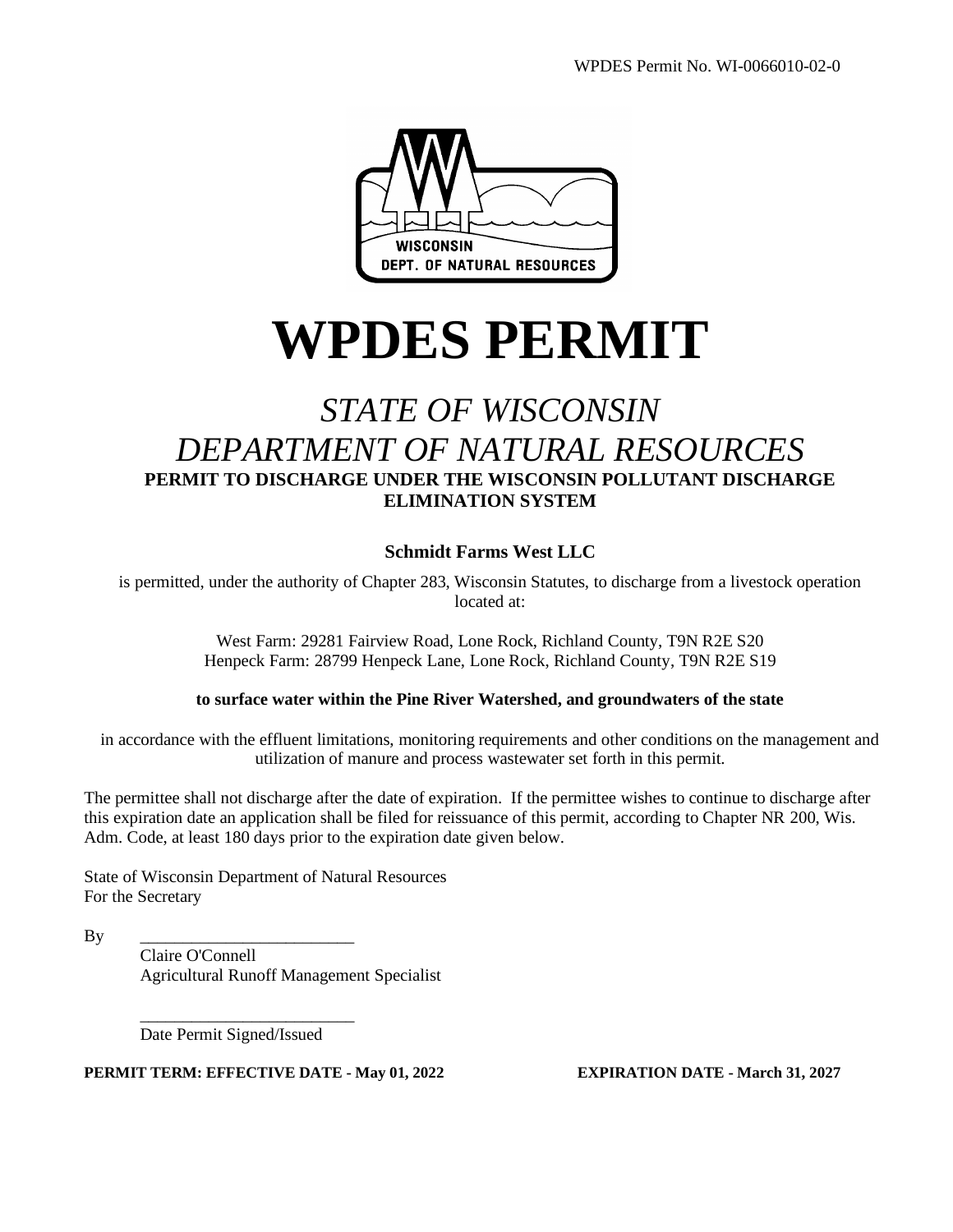### **TABLE OF CONTENTS**

| 1 LIVESTOCK OPERATIONAL AND SAMPLING REQUIREMENTS                                                                   | $\mathbf{1}$             |
|---------------------------------------------------------------------------------------------------------------------|--------------------------|
| 1.1 PRODUCTION AREA DISCHARGE LIMITATIONS                                                                           | 1                        |
| 1.2 RUNOFF CONTROL                                                                                                  | $\mathbf{1}$             |
| 1.2.1 Non-permanent feed storage areas                                                                              | 1                        |
| 1.3 MANURE AND PROCESS WASTEWATER STORAGE                                                                           | $\overline{\mathbf{c}}$  |
| 1.3.1 Proper Operation and Maintenance                                                                              | $\overline{c}$           |
| 1.3.2 Discharge Prevention                                                                                          | $\mathfrak{Z}$           |
| 1.3.3 Liquid Manure - 180-day storage                                                                               | $\mathfrak{Z}$           |
| 1.3.4 Facility Closure and Abandonment                                                                              | $\mathfrak{Z}$           |
| 1.4 SOLID MANURE STACKING                                                                                           | 3                        |
| 1.5 ANCILLARY SERVICE AND STORAGE AREAS                                                                             | $\overline{4}$           |
| 1.6 NUTRIENT MANAGEMENT                                                                                             | $\overline{\mathcal{L}}$ |
| 1.6.1 General Spreading Restrictions                                                                                | 5                        |
| 1.6.2 Non-Cropland Applications                                                                                     | 5                        |
| 1.6.3 Silurian Bedrock                                                                                              | 5                        |
| 1.6.4 Additional Nutrient Management Plan Requirements                                                              | 5                        |
| 1.6.5 Frozen or Snow Covered Ground – General Spreading Restrictions                                                | 6                        |
| 1.6.6 Frozen or Snow Covered Ground – Solid Manure (12% solids or more)                                             | 6                        |
| 1.6.7 Frozen or Snow Covered Ground – Allowances for Surface Applications of Liquid Manure (<12% solids)            | $\overline{7}$           |
| 1.6.8 Frozen or Snow Covered Ground - Process Wastewater                                                            | $\boldsymbol{\delta}$    |
| 1.6.9 Spreading Sites Submittals                                                                                    | 8                        |
| 1.7 MONITORING AND SAMPLING REQUIREMENTS                                                                            | 9<br>9                   |
| 1.7.1 Monitoring and Inspection Program<br>1.7.2 Sampling Requirements                                              | 9                        |
| 1.8 SAMPLING POINT(S)                                                                                               | 10                       |
| 1.8.1 Runoff Control System(s) - No Sampling Required                                                               | 10                       |
| 1.8.2 Manure and Process Wastewater Storage Facilities - Sampling Required                                          | 11                       |
| 1.8.3 Sampling Point 005 - West Waste Storage Facility; 009- Home Waste Storage Facility; 015- Henpeck Liquid Waste |                          |
| <b>Storage</b>                                                                                                      | 13                       |
| 1.8.4 Sampling Point 006 - Miscellaneous Solid Manure; 007- Headland Stacking; 011- West Farm Sand Settling System; |                          |
| 014- Henpeck Solids Stacking Pad                                                                                    | 15                       |
| 1.8.5 Sampling Point 012 - West Farm Underdrain Systems                                                             | 17                       |
| <b>2 SCHEDULES</b>                                                                                                  | 21                       |
| 2.1 EMERGENCY RESPONSE PLAN                                                                                         | 21                       |
| 2.2 MONITORING & INSPECTION PROGRAM                                                                                 | 21                       |
| <b>2.3 ANNUAL REPORTS</b>                                                                                           | 21                       |
| 2.4 NUTRIENT MANAGEMENT PLAN                                                                                        | 21                       |
| 2.5 RUNOFF CONTROL SYSTEM - ENGINEERING EVALUATION                                                                  | 22                       |
| 2.6 SUBMIT PERMIT REISSUANCE APPLICATION                                                                            | 22                       |
| <b>3 STANDARD REQUIREMENTS</b>                                                                                      | 23                       |
| 3.1 GENERAL CONDITIONS                                                                                              |                          |
| 3.1.1 Duty to comply                                                                                                | 23<br>23                 |
| 3.1.2 Permit Actions                                                                                                | 23                       |
| 3.1.3 Property Rights                                                                                               | 23                       |
| 3.1.4 Schedules                                                                                                     | 23                       |
| 3.1.5 Inspection and Entry                                                                                          | 23                       |
| 3.1.6 Transfers                                                                                                     | 23                       |
| 3.1.7 Duty to Mitigate                                                                                              | 24                       |
| 3.1.8 Duty to Provide Information                                                                                   | 24                       |
| 3.1.9 Recording of Results-Sampling                                                                                 | 24                       |
| 3.1.10 Recording of Results-Inspections                                                                             | 24                       |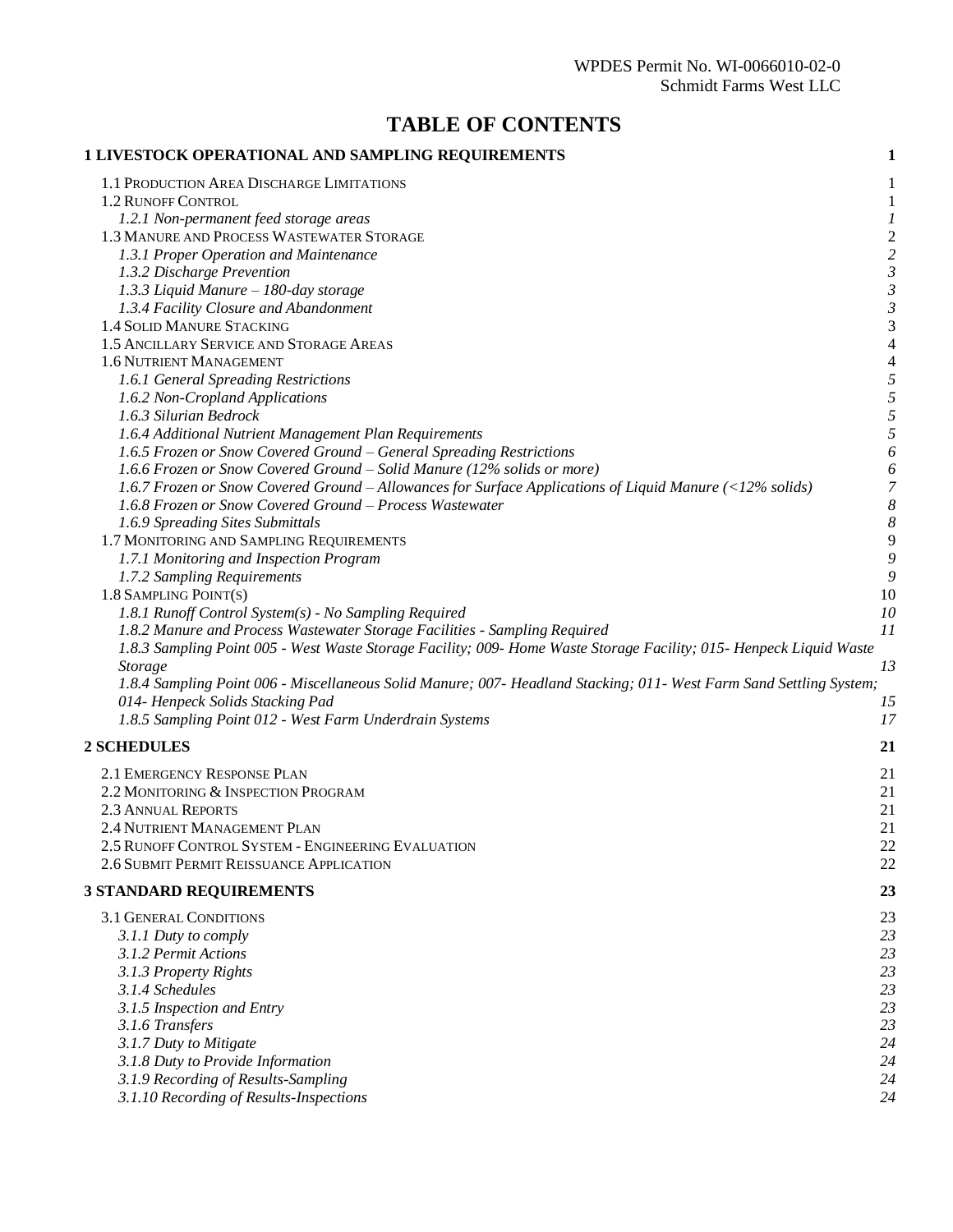| 3.1.11 Spill Reporting                                        | 24 |
|---------------------------------------------------------------|----|
| 3.1.12 Planned Changes                                        | 24 |
| 3.1.13 Submittal of Plans and Specifications                  | 25 |
| 3.1.14 Other Information                                      | 25 |
| 3.1.15 Reporting Requirements - Alterations or Additions      | 25 |
| 3.1.16 Noncompliance - 24 Hour Reporting                      | 25 |
| 3.1.17 Reports and Submittal Certification                    | 25 |
| 3.2 LIVESTOCK OPERATION GENERAL REQUIREMENTS                  | 26 |
| 3.2.1 Responsibility for Manure and Process Wastewater        | 26 |
| 3.2.2 Distribution of Manure and Process Wastewater           | 26 |
| 3.2.3 Emergency Response Plans                                | 26 |
| 3.2.4 Mortality Management                                    | 26 |
| 3.2.5 Department Review of Nutrient Management Plans          | 27 |
| 3.2.6 Existing Runoff Control System(s) Evaluation            | 27 |
| 3.2.7 Runoff Control Systems - Installation Plan Requirements | 27 |
| 3.2.8 Record Keeping and Retention                            | 28 |
| 3.2.9 Reporting Requirements                                  | 28 |
| 3.2.10 Duty to Maintain Permit Coverage                       | 28 |
| <b>4 SUMMARY OF REPORTS DUE</b>                               | 29 |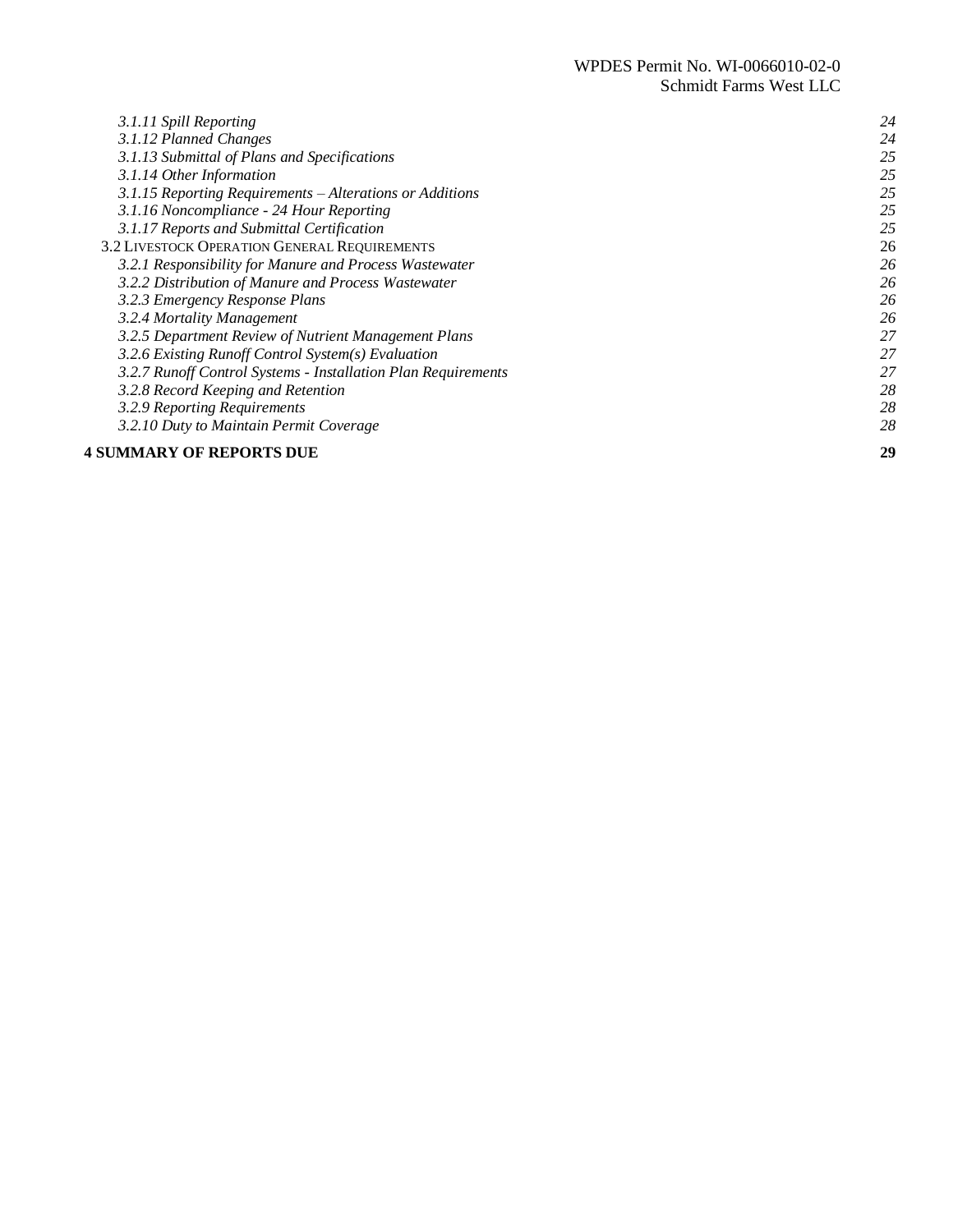# **1 Livestock Operational and Sampling Requirements**

# **1.1 Production Area Discharge Limitations**

The permittee shall comply with the livestock performance standards and prohibitions in ch. NR 151. In accordance with s. NR 243.13, the permittee may not discharge manure or process wastewater pollutants to navigable waters from the production area, including approved manure stacking sites, unless all of the following apply:

- Precipitation causes an overflow of manure or process wastewater from a containment or storage structure.
- The containment or storage structure is properly designed, constructed and maintained to contain all manure and process wastewater from the operation, including the runoff and the direct precipitation from a 25-year, 24-hour rainfall event for this location as determined under s. NR 243.04.
- The production area is operated in accordance with the inspection, maintenance and record keeping requirements in s. NR 243.19.
- The discharge complies with surface water quality standards.

A permittee may not discharge any pollutants from the production area to a 303(d) listed surface water if the pollutants discharged are related to the cause of the impairment, unless the discharge is allowed under an EPA approved TMDL.

For all new or increased discharges to an ORW or ERW, any pollutant discharged shall not exceed existing levels of the pollutant immediately upstream of the discharge site.

All structures shall be designed and operated in accordance with ss. NR 243.15 and NR 243.17 to control manure and process wastewater for the purpose of complying with discharge limitations established above and groundwater standards.

The permittee may not discharge pollutants to navigable waters under any circumstance or storm event from areas of the production area, including manure stacks on cropland, where manure or process wastewater is not properly stored or contained by a structure.

NOTE: Wastewater treatment strips, grassed waterways or buffers are examples of facilities or systems that by themselves do not constitute a structure.

Production area discharges to waters of the state authorized under this permit shall comply with water quality standards, groundwater standards and may not impair wetland functional values.

## **1.2 Runoff Control**

All runoff control systems shall be designed and maintained to comply with production area discharge limitations. Uncontaminated runoff shall be diverted away from manure and process wastewater storage and containment areas, raw materials storage and containment areas, and outdoor animal lots. All storage and containment structures associated with runoff control systems shall be operated in accordance with the "Proper Operations and Maintenance" section.

### **1.2.1 Non-permanent feed storage areas**

All proposed non-permanent feed storage (e.g., silage bags) areas shall be submitted to the Department for approval. A permittee may not use non-permanent feed storage areas unless the permittee has obtained Department approval. Upon approval from the Department, the permittee shall comply with the following requirements, Production Area Discharge Limitations, and the table below when siting and operating non-permanent feed storage areas:

- Feed with over 75% moisture is not allowed on non-permanent areas.
- Stored feed may not be placed on bare ground and must be covered to prevent infiltration of precipitation. Significantly degraded or damaged covers shall be repaired or replaced.
- Stored feed must be moved annually to an area where feed wasn't stored within the previous 12 months.
- The area where feed was stored must be re-vegetated after the feed is moved.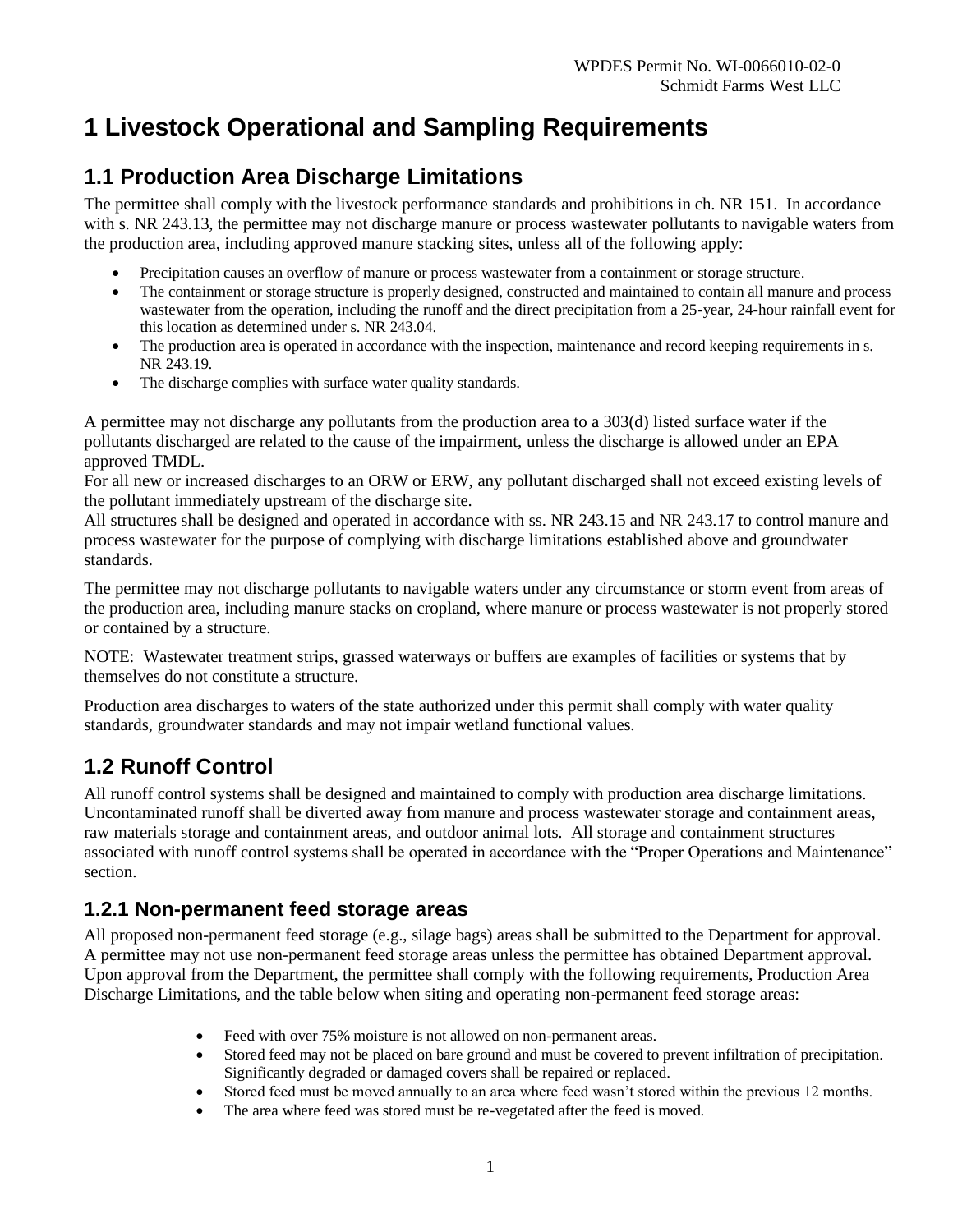- Clean water shall be diverted away from the area where the feed is stored.
- Spilled feed shall be removed, and all working faces shall be recovered to minimize potential spillage and exposure to precipitation.

| <b>Siting Criteria</b>                                         | <b>Restriction</b>     |
|----------------------------------------------------------------|------------------------|
| 1. Hydrologic Soil<br>Groups                                   | B, C, D                |
| 2. Subsurface Separation Distance<br>- Saturation<br>- Bedrock | $\geq$ 3'<br>$\geq$ 3' |
| 3. Surface Separation Distance                                 |                        |
| - Wells                                                        | $\geq$ 250'            |
| - Lakes                                                        | $\geq 1,000$           |
| - Sinkholes, or other Karst Features                           | $\geq 1,000$           |
| - Quarries                                                     | $\geq 1,000$           |
| - Streams                                                      | $\geq 300'$            |
| - Wetlands and Surface Inlets                                  | $\geq 300'$            |
| - Open channel flow                                            | $\geq 100$             |
| - Land Slope                                                   | $\leq 6\%$             |
| - Floodplain (100 yr)                                          | $\geq 100$             |

As part of the Department approval, the Department may require additional restrictions on non-permanent feed storage areas needed to protect water quality. The permittee shall manage the storage areas in compliance with the additional restrictions specified in the approval.

Storage area approvals may be rescinded by the Department based on documented impacts to waters of the state at or from the storage area, the presence of significant amounts of runoff or ponded runoff contaminated with leachate or stored feed or the permittee's failure to comply with siting and operational requirements.

NOTE: Ch. NR 429.04, Wis. Adm. Code, prohibits the burning of covers used for feed storage.

### **1.3 Manure and Process Wastewater Storage**

All permittees shall have and maintain adequate storage for all manure and process wastewater generated at the operation to ensure that wastes can be properly stored and land applied in compliance with the conditions and timing restrictions of the permit, a Department approved nutrient management plan and s. NR 243.14(9).

#### **1.3.1 Proper Operation and Maintenance**

The permittee shall at all times properly operate and maintain all manure and process wastewater facilities and systems in compliance with the conditions of this permit. The permittee shall comply with the permit and s. NR 243.17, including the following requirements:

- All liquid manure and process wastewater storage or containment facilities shall have the permanent markers specified in s. NR 243.15(3)(e) (margin of safety and maximum operating level for liquid manure and process wastewater storage and the 180-day storage marker for liquid manure storage).
- Chemicals and other pollutants may not be added to manure, process wastewater or stormwater storage facilities or treatment systems without prior Department approval.
- Liquid manure storage facilities or systems shall be emptied to the point that the 180-day level indicator is visible on at least one day between October 1 and November 30, except for liquid manure remaining due to unusual fall weather conditions prohibiting manure applications during this time period. The permittee shall record the day on which the 180-day level indicator was visible during this time period. Permittees unable to empty their storage facility to the 180-day level indicator between October 1 and November 30, shall notify the department in writing by December 5.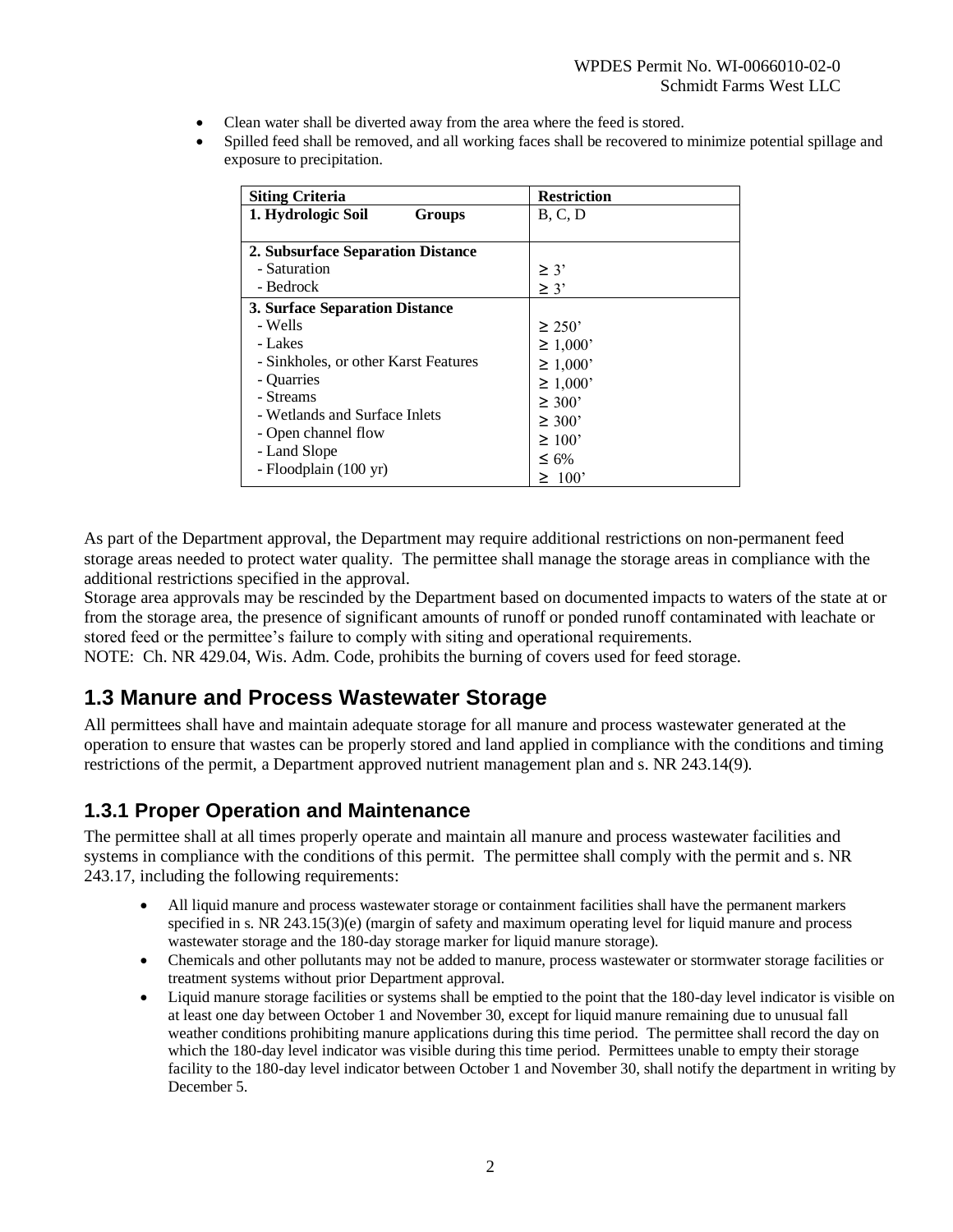- The permittee shall maintain a design storage capacity of 180 days for liquid manure unless the Department approves a temporary reduction in design storage capacity to 150 days in accordance with s. NR 243.17(4).
- Prior to introducing any influent additives to a digester, other than manure, the permittee shall obtain written Department approval. If any materials other than manure are used in the digester, the permittee shall maintain daily records of the volumes of all manure and non-manure components added to the digester influent. As part of its approval, the Department may apply additional requirements in accordance with s. NR 243.17(1). As part of the Department's review, the Department may also require amendments to the permittee's nutrient management plan and the permittee shall submit an amended plan to the Department to incorporate the additional requirements.

### **1.3.2 Discharge Prevention**

A permittee shall operate and maintain storage and containment facilities to prevent overflows and discharges to waters of the state.

- The permittee may not exceed the maximum operating level in liquid storage or containment facilities except as a result of recent precipitation or conditions that do not allow removal of material from the facility in accordance with permit conditions.
- The permittee shall maintain a margin of safety in liquid storage or containment facilities that levels of manure, process wastewater and other wastes placed in the storage or containment facility may not exceed. Materials shall be removed from the facility in accordance with the approved nutrient management plan to ensure that the margin of safety is not exceeded. Failure to maintain a margin of safety is permit noncompliance that must be reported to the Department in accordance with the timeframes specified in the Noncompliance-24 Hour Reporting subsection in the Standard Requirements.

### **1.3.3 Liquid Manure – 180-day storage**

The permittee shall demonstrate compliance with the 180-day design storage capacity requirement at all the following times:

- As part of an application for permit reissuance.
- At the time of submittal of plans and specifications for proposed reviewable facilities or systems.
- In annual reports to the department.
- When an operation is proposing, at any time, a 20% expansion in animal units or an increase by an amount of 1,000 animal units or more unless the Department has approved reductions in design storage in accordance with s. NR 243.17(4).

### **1.3.4 Facility Closure and Abandonment**

In accordance with s. NR 243.17, if the permittee plans to close or abandon structures or systems regulated by this permit, a closure or abandonment plan shall be submitted to the Department and written Department approval must be granted before closing the facility. Manure storage facilities shall be closed or abandoned in accordance with NRCS Standard 360 (December 2002). Closure or abandonment of a manure storage facility shall occur when manure has not been added or removed for a period of 24 months, unless the owner or operator can provide information to the Department that the structure is designed to store manure for a longer period of time or that the storage structure will be utilized within a specific period of time.

### **1.4 Solid Manure Stacking**

All proposed stacking of solid manure outside of a Department approved storage facility shall be submitted to the department for approval and identified in the permittee's nutrient management plan. A permittee may not stack manure on a site unless the permittee has obtained Department approval to stack. Stacking practices shall comply with requirements of s. NR 243.141. Stacking approvals may be rescinded by the Department based on documented impacts to waters of the state at or from the stacking site or runoff onto another persons land. Stacking shall comply with following requirements:

When piled in a stack, the solid manure stack must be able to maintain its shape with minimal sloughing such that an angle of repose of 45 degrees or greater is maintained when the manure is not frozen.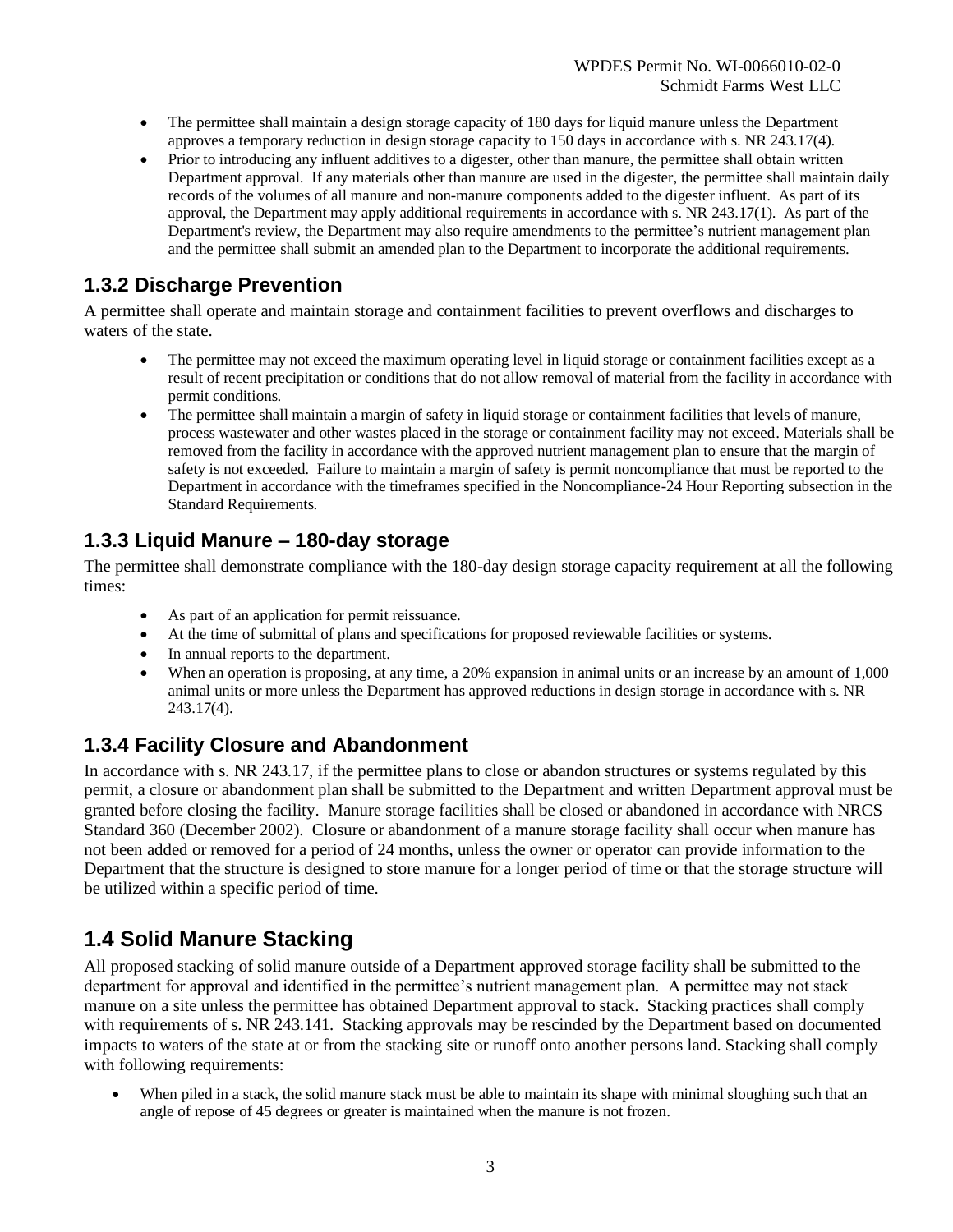- Stacking of solid manure outside of a department approved manure storage facility shall, at a minimum, meet the specifications in NRCS Standard 313, Table 9, dated December 2005. Alternatively, stacks may be placed on sites with soils in the hydrologic soil group D provided the manure has a solids content of greater than 32% and all other criteria in NRCS Standard 313, Table 9, are met.
- The permittee shall implement any necessary additional best management practices to ensure stacking areas maintain compliance with the production area requirements in s. NR 243.13. Best management practices may include upslope clean water diversions or downslope containment structures.
- The stacked manure shall have minimal leaching so that leachate from the stack is contained within the designated stacking area and does not cause an exceedance of groundwater quality standards.
- Solid manure may not be stacked in a water quality management area.
- Stacks may only be placed on cropland.

As part of the Department approval, the Department may require additional restrictions on stacking of solid manure needed to protect water quality. The permittee shall manage the stack in compliance with the additional restrictions specified in the approval.

## **1.5 Ancillary Service and Storage Areas**

The permittee may discharge contaminated storm water to waters of the state from ancillary service and storage areas provided the discharges of contaminated storm water comply with groundwater and surface water quality standards. The permittee shall take preventive maintenance actions and conduct periodic visual inspections to minimize the discharge of pollutants from these areas to surface waters. For CAFO outdoor vegetated areas, the permittee shall also implement the following practices:

- Manage stocking densities, implement management systems and manage feed sources to ensure that sufficient vegetative cover is maintained over the entire area at all times.
- Prohibit direct access of livestock or poultry to surface waters or wetlands located in or adjacent to the area unless approved by the Department.

### **1.6 Nutrient Management**

Except as provided for in s. NR 243.142(2), the permittee is responsible for ensuring that the manure and process wastewater generated by the operation is land applied or disposed of in a manner that complies with the terms of this permit, the approved nutrient management plan and s. NR 243.14.

The permittee shall land apply manure and process wastewater in compliance with the Department approved nutrient management plan, s. NR 243.14 and the terms and conditions of this permit. Land application practices shall not exceed crop nutrient budgets determined in accordance with NRCS Standard 590, this permit and s. NR 243.14 and shall be based on manure and process wastewater analyses, soil tests, as well as other nutrient sources applied to a field. The permittee shall review and amend the nutrient management plan on an annual basis to reflect any changes in operations over the previous year (including incorporation of the previous year's amendments and new soil test results) and to include projected changes for the upcoming year. Annual updates are due in accordance with the Schedules section of the permit.

The management plan may be amended at any time provided the proposed amendments are approved in writing by the Department and meet the requirements of s. NR 243.14. Changes requiring a plan amendment include, but are not limited to, changes to application rates, new spreading sites, changes in the number of livestock, changes in manure storage procedures, or changes in the type of manure spreading equipment. Unless specified in the "Special Permit Conditions" section of the permit, an amendment does not become effective and may not be implemented until the Department has reviewed and approved the amendment. In addition, all approved amendments in a given year shall be included in the Annual Update.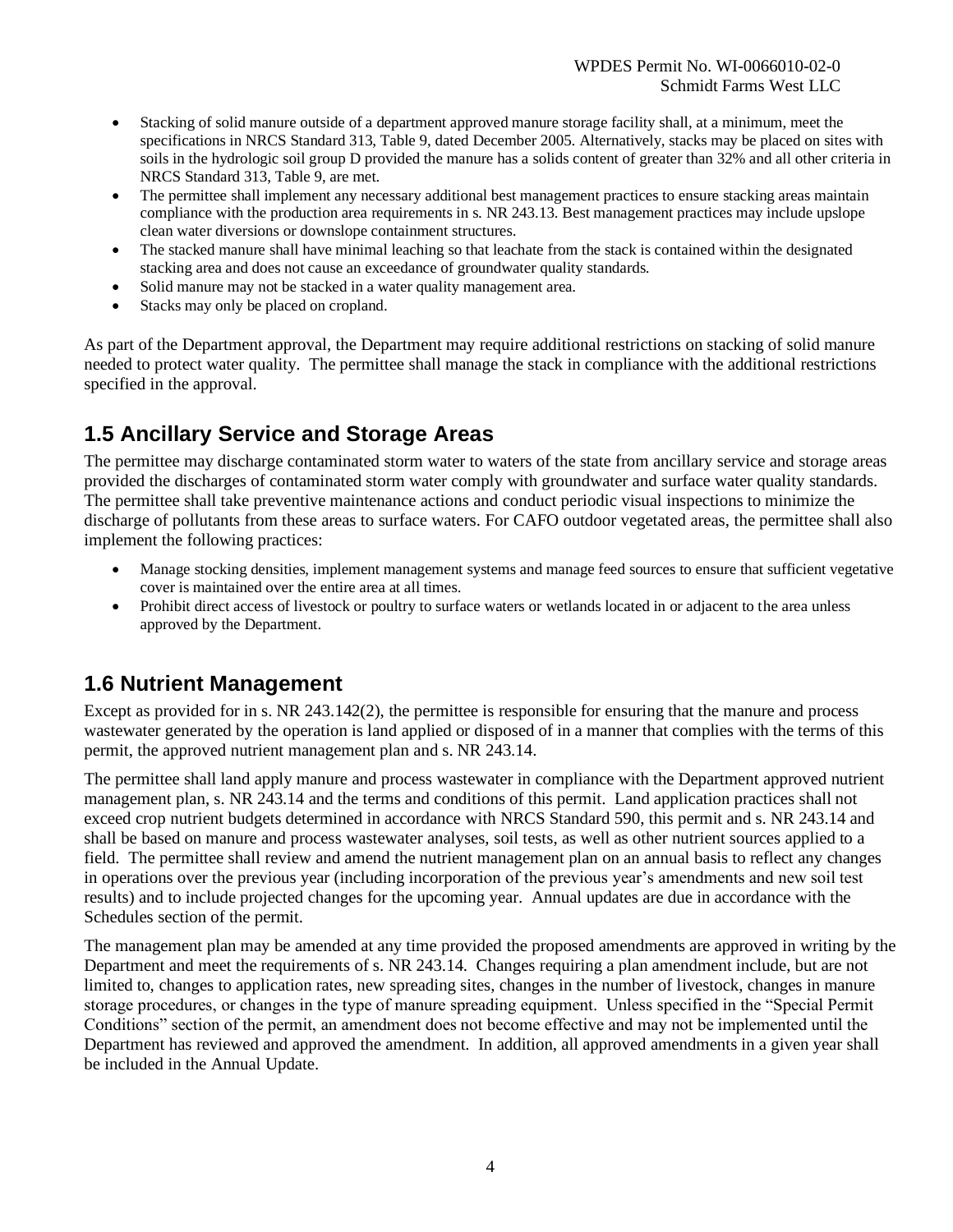The permittee shall maintain daily spreading records and submit annual reports relating to land application activities in accordance with s. NR 243.19.

### **1.6.1 General Spreading Restrictions**

The permittee shall land apply manure and process wastewater in compliance with the following:

- Manure or process wastewater may not pond on the application site.
- During dry weather conditions, manure or process wastewater may not run off the application site, nor discharge to waters of the state through subsurface drains.
- Manure or process wastewater may not cause the fecal contamination of water in a well.
- Manure or process wastewater may not run off the application site nor discharge to waters of the state through subsurface drains due to precipitation or snowmelt except if the permittee has complied with all land application restrictions in NR 243 and this permit, and the runoff or discharge occurs as a result of a rain event that is equal to or greater than a 25-year, 24-hour rain event.
- Manure or process wastewater may not be applied to saturated soils.
- Land application practices shall maximize the use of available nutrients for crop production, prevent delivery of manure and process wastewater to waters of the state, and minimize the loss of nutrients and other contaminants to waters of the state to prevent exceedances of groundwater and surface water quality standards and to prevent impairment of wetland functional values. Practices shall retain land applied manure and process wastewater on the soil where they are applied with minimal movement.
- Manure or process wastewater may not be applied on areas of a field with a depth to groundwater or bedrock of less than 24 inches.
- Manure or process wastewater may not be applied within 100 feet of a direct conduit to groundwater.
- Manure or process wastewater may not be applied within 100 feet of a private well or non-community system as defined in ch. NR 812 or within 1000 feet of a community well as defined in ch. NR 811.
- Unless specified otherwise in this permit, where incorporation of land applied manure is required, the incorporation shall occur within 48 hours of application.
- Manure or process wastewater may not be surface applied when precipitation capable of producing runoff is forecast within 24 hours of the time of planned application.
- Manure or process wastewater may not be spread on surface waters, established concentrated flow channels, or nonharvested vegetative buffers.
- Fields receiving manure and process wastewater may not exceed tolerable soil loss ("T").

### **1.6.2 Non-Cropland Applications**

Manure may be applied to non-cropland if pre-approval in writing is issued by the Department. Considerations for approval may include acceptable application timing, amounts and methods.

### **1.6.3 Silurian Bedrock**

Mechanical applications of manure to cropland or pasture areas that meet the definition of Silurian bedrock under s. NR 151.015(17) shall comply with s. NR 151.075.

NOTE: This requirement applies only to applications of manure on Silurian bedrock which are areas where the bedrock consists of Silurian dolomite with a depth to bedrock of 20 feet or less. These areas comprise portions of the following counties; Brown, Calumet, Dodge, Door, Fond du Lac, Kenosha, Kewaunee, Manitowoc, Milwaukee, Ozaukee, Racine, Sheboygan, Walworth, Washington and Waukesha.

### **1.6.4 Additional Nutrient Management Plan Requirements**

- If applicable, the permittee shall specify the method(s) of incorporation in its nutrient management plan.
- The permittee shall identify, to the maximum extent practicable, the presence of subsurface drainage systems in fields where its manure or process wastewater is applied as part of the nutrient management plan.
- In accordance with s. NR 243.14(3), the permittee shall account for  $1<sup>st</sup>$  and  $2<sup>nd</sup>$  year nutrient credits.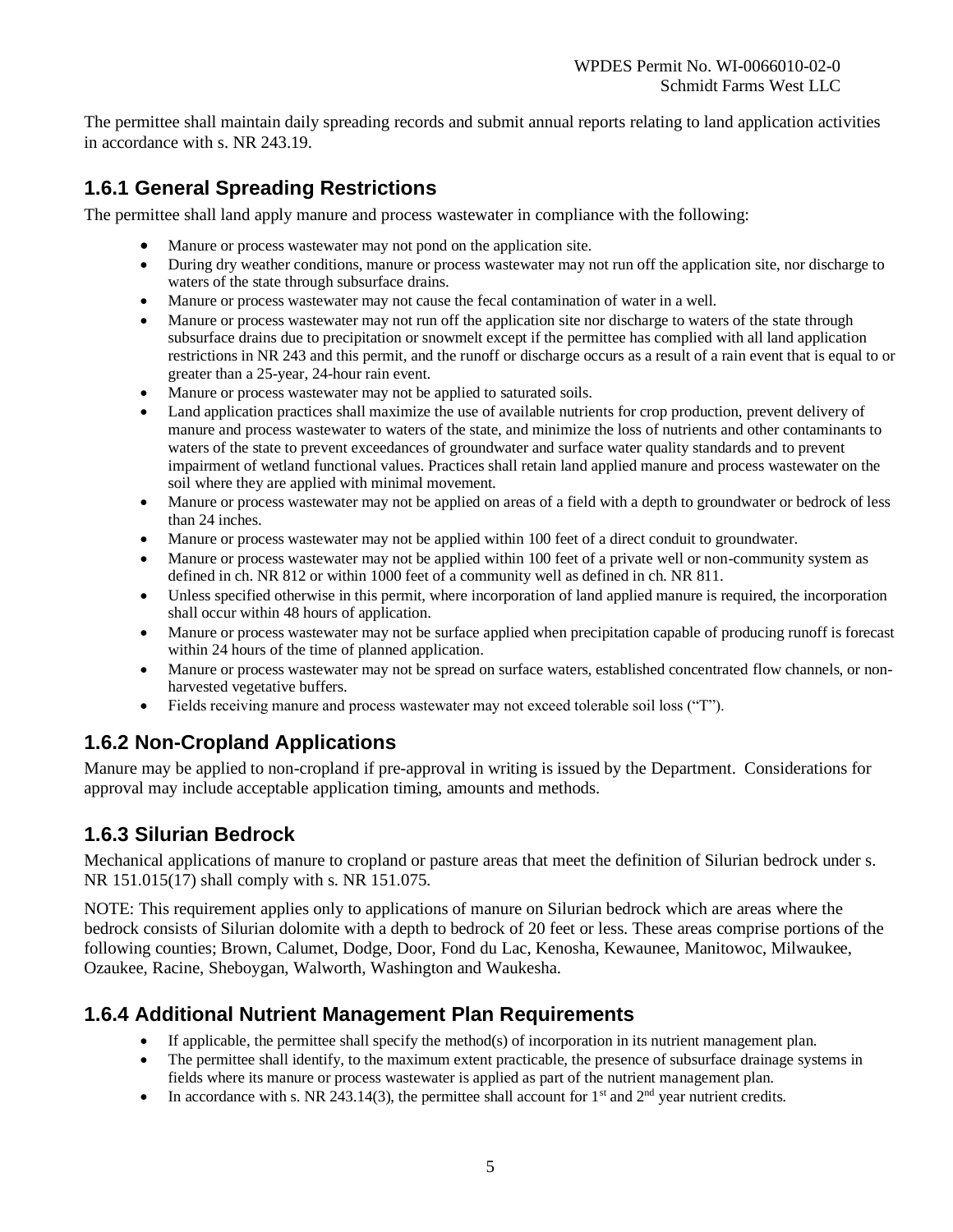- On a field-by-field basis, the permittee shall select and implement one of the practices listed in s. NR 243.14(4) for manure and process wastewater applications in a SWQMA (defined in ch. NR 243), and include the selected practices in the nutrient management plan. Whenever manure or process wastewater is applied within a SWQMA, the permittee shall apply the material in compliance with the SWQMA practices specified in the approved nutrient management plan.
- On a field-by-field basis, the permittee shall select one of the methods specified in s. NR 243.14(5) for assessing and minimizing the potential delivery of phosphorus to surface waters, and include the selected method in the nutrient management plan. The permittee shall apply manure and process wastewater to fields in compliance with the phosphorus methods specified in the approved nutrient management plan. On a field-by-field basis, the permittee shall select and implement one of the methods.

### **1.6.5 Frozen or Snow Covered Ground – General Spreading Restrictions**

If the permittee applies manure on frozen or snow-covered ground, the permittee shall land apply the manure in compliance with all of the restrictions in s. NR 243.14(6)-(8). Some of these restrictions include:

- Any incorporation of manure on frozen or snow-covered ground must be done immediately after application.
- The permittee shall identify acceptable sites for allowable applications on frozen or snow-covered ground as part of its nutrient management plan.
- The permittee shall evaluate each field at the time of application to determine if conditions are suitable for applying manure and complying with the requirements of this permit. All surface applications of manure or process wastewater on frozen or snow-covered ground shall occur on those fields that represent the lowest risk of pollutant delivery to waters of the state and where the application results in a winter acute loss index value of 4 or less using the Wisconsin phosphorus index.
- Manure or process wastewater may not be land applied on fields when snow is actively melting such that water is flowing off the field.
- On fields with soils that are 60 inches thick or less over fractured bedrock, manure may not be applied on frozen ground or where snow is present.
- Manure may not be incorporated on areas of fields with greater than 4 inches of snow.

[NOTE: Please refer to ch. NR 243 for all requirements contained in s. NR 243.14(6)-(8).]

### **1.6.6 Frozen or Snow Covered Ground – Solid Manure (12% solids or more)**

The permittee may surface apply solid manure on frozen or snow-covered ground in compliance with the following restrictions:

- Solid manure may not be surface applied on slopes greater than 9%.
- Solid manure may not be surface applied from February 1 through March 31 on areas of fields where an inch or more of snow is present or where the ground is frozen.
- The surface application shall comply with the restrictions in Table 1.

| Table 1                                                                  |                                                                                       |                                                                                        |  |  |
|--------------------------------------------------------------------------|---------------------------------------------------------------------------------------|----------------------------------------------------------------------------------------|--|--|
|                                                                          | Restrictions for Surface Applying Solid Manure on Frozen or Snow Covered Ground       |                                                                                        |  |  |
| Restrictions for fields with 0-6%<br><b>Restrictions for fields with</b> |                                                                                       |                                                                                        |  |  |
| <b>Criteria</b>                                                          | slopes                                                                                | slopes $> 6\%$ and up to 9%                                                            |  |  |
| Required fall tillage practice<br>prior to application                   | Chisel or moldboard plow, no-till or<br>a department approved equivalent <sup>A</sup> | Chisel or moldboard plow, no-till<br>or department approved<br>equivalent <sup>A</sup> |  |  |
| Minimum % solids allowed                                                 | 12%                                                                                   | $> 20\%$                                                                               |  |  |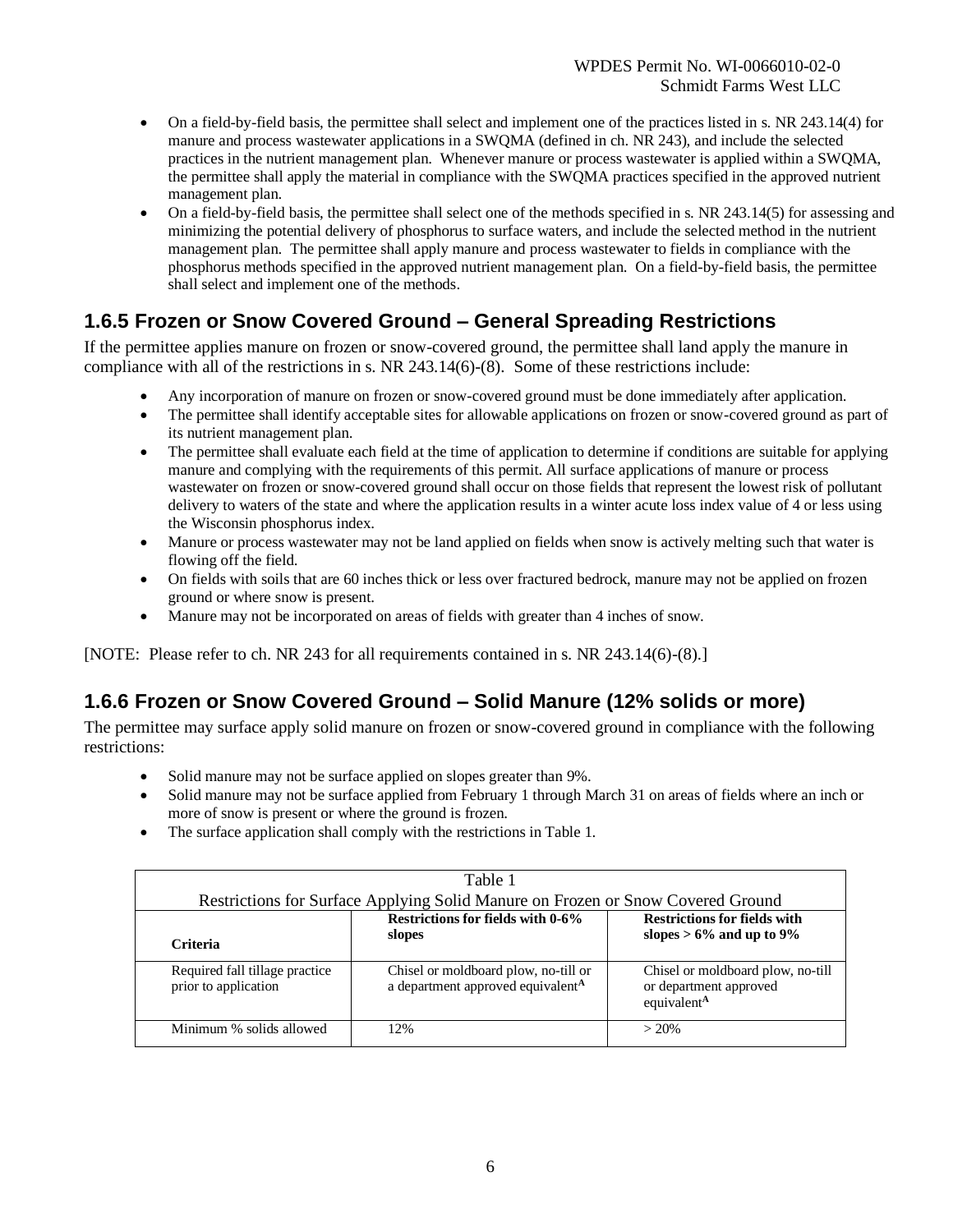| Table 1                                                                                                                                                                                                                                                                                                                                                                                                                                                                                                                                                                                                            |                                                                                                                                                                                                                                                                                                                      |                                                                                                                                                                                                                                                                                                       |  |  |
|--------------------------------------------------------------------------------------------------------------------------------------------------------------------------------------------------------------------------------------------------------------------------------------------------------------------------------------------------------------------------------------------------------------------------------------------------------------------------------------------------------------------------------------------------------------------------------------------------------------------|----------------------------------------------------------------------------------------------------------------------------------------------------------------------------------------------------------------------------------------------------------------------------------------------------------------------|-------------------------------------------------------------------------------------------------------------------------------------------------------------------------------------------------------------------------------------------------------------------------------------------------------|--|--|
| Restrictions for Surface Applying Solid Manure on Frozen or Snow Covered Ground                                                                                                                                                                                                                                                                                                                                                                                                                                                                                                                                    |                                                                                                                                                                                                                                                                                                                      |                                                                                                                                                                                                                                                                                                       |  |  |
| Criteria                                                                                                                                                                                                                                                                                                                                                                                                                                                                                                                                                                                                           | Restrictions for fields with 0-6%<br>slopes                                                                                                                                                                                                                                                                          | <b>Restrictions for fields with</b><br>slopes $> 6\%$ and up to 9%                                                                                                                                                                                                                                    |  |  |
| Application rate (cumulative<br>per acre)                                                                                                                                                                                                                                                                                                                                                                                                                                                                                                                                                                          | Not to exceed 60 lbs. $P_2O_5$ per winter<br>season, the following growing<br>season's crop P <sub>2</sub> O <sub>5</sub> budget taking<br>into account nutrients already<br>applied, or phosphorus application<br>restrictions specified in a department<br>approved nutrient management plan,<br>whichever is less | Not to exceed 60 lbs. $P_2O_5$ per<br>winter season, the following<br>growing season's crop $P_2O_5$<br>budget taking into account<br>nutrients already applied, or<br>phosphorus application<br>restrictions specified in a<br>department approved nutrient<br>management plan, whichever is<br>less |  |  |
| Setbacks from surface waters                                                                                                                                                                                                                                                                                                                                                                                                                                                                                                                                                                                       | No application allowed within<br><b>SWQMA</b>                                                                                                                                                                                                                                                                        | No application allowed within 2.0<br>x SWQMA                                                                                                                                                                                                                                                          |  |  |
| Setbacks from downslope<br>areas of channelized flow.<br>vegetated buffers, and<br>wetlands                                                                                                                                                                                                                                                                                                                                                                                                                                                                                                                        | $200$ feet                                                                                                                                                                                                                                                                                                           | $400$ feet                                                                                                                                                                                                                                                                                            |  |  |
| Setbacks from direct conduits<br>to groundwater                                                                                                                                                                                                                                                                                                                                                                                                                                                                                                                                                                    | 300 feet                                                                                                                                                                                                                                                                                                             | 600 feet                                                                                                                                                                                                                                                                                              |  |  |
| A – All tillage and farming practices shall be conducted in accordance with the following requirements; 0-2% slope<br>= no contouring required, $>2$ -6% slope = tillage and practices conducted along the general contour, $>6$ % slope =<br>tillage and farming practices conducted along the contour. The department may approve alternative tillage practices<br>on a case-by-case basis in situations where conducting practices along the contour is not possible. Allowances for<br>application on no-till fields only apply to fields where no-till practices have been in place for a minimum of 3 years. |                                                                                                                                                                                                                                                                                                                      |                                                                                                                                                                                                                                                                                                       |  |  |

### **1.6.7 Frozen or Snow Covered Ground – Allowances for Surface Applications of Liquid Manure (<12% solids)**

The permittee is prohibited from surface applying liquid manure during February and March, and is prohibited from surface applying liquid manure on frozen or snow-covered ground except for the following conditions:

- The permittee may surface apply liquid manure on frozen or snow covered ground, including during February and March, on an emergency basis in accordance with Table 2 and s. NR  $243.14(7)(d)$  on fields the Department has approved for emergency applications. The permittee must notify the department verbally prior to the emergency application. Unless the emergency application is necessitated by imminent impacts to the environment or human or animal health, the permittee may not apply manure to a field on an emergency basis until the department has verbally approved the application. The permittee shall submit a written description of the emergency application and the events leading to the emergency application to the department within 5 days of the emergency application.
- Liquid manure that is frozen and cannot be transferred to a manure storage facility may be surface applied on frozen or snow-covered ground, including during February and March, in accordance with the restrictions in Tables 2 and s. NR 243.14(7)(f). Surface applications of frozen liquid manure do not require prior department approval or notification provided application sites for frozen liquid manure are identified in the approved nutrient management plan. During February and March, the permittee shall notify the department if the permittee expects to surface apply frozen liquid manure more than 5 days in any one month.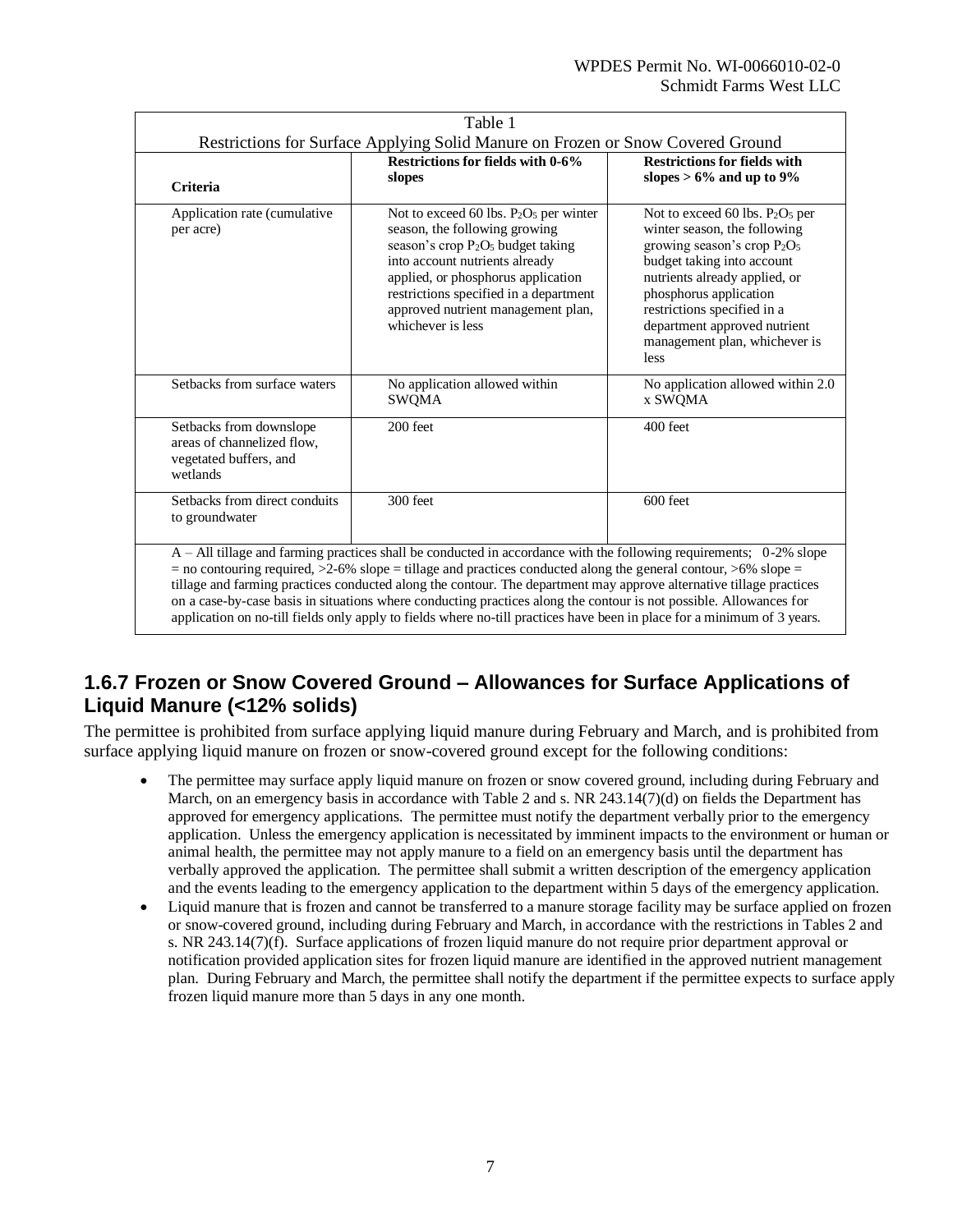| Restrictions for Surface Applications of Liquid Manure on Frozen or Snow Covered Ground |                                                                                                                                                                                                                                                                                                                                                                                                                       |                                                                                                                                                                                                                                                                                                                                                                          |  |  |
|-----------------------------------------------------------------------------------------|-----------------------------------------------------------------------------------------------------------------------------------------------------------------------------------------------------------------------------------------------------------------------------------------------------------------------------------------------------------------------------------------------------------------------|--------------------------------------------------------------------------------------------------------------------------------------------------------------------------------------------------------------------------------------------------------------------------------------------------------------------------------------------------------------------------|--|--|
| <b>Criteria</b>                                                                         | <b>Restrictions for fields with 0-</b><br>2% slopes                                                                                                                                                                                                                                                                                                                                                                   | <b>Restrictions for fields with</b><br>$>2-6\%$ slopes                                                                                                                                                                                                                                                                                                                   |  |  |
| Required fall tillage<br>practice prior to<br>application                               | Chisel or moldboard plow or<br>department approved equivalent <sup>A</sup>                                                                                                                                                                                                                                                                                                                                            | Chisel or moldboard plow or<br>department approved<br>equivalent <sup>A</sup>                                                                                                                                                                                                                                                                                            |  |  |
| Application rate<br>(cumulative per acre)                                               | Maximum application volume of<br>7,000 gallons per acre per winter<br>season, not to exceed 60 lbs.<br>$P_2O_5$ , the following growing<br>season's crop $P_2O_5$ budget taking<br>into account nutrients already<br>applied or other phosphorus<br>application restrictions specified<br>in a department approved<br>nutrient management plan,<br>whichever is less                                                  | Maximum application volume<br>of 3,500 gallons per acre per<br>winter season, not to exceed 30<br>lbs. $P_2O_5$ , the following<br>growing season's crop $P_2O_5$<br>budget taking into account<br>nutrients already applied, or<br>other phosphorus application<br>restrictions specified in a<br>department approved nutrient<br>management plan, whichever<br>is less |  |  |
| Setbacks from surface<br>waters                                                         | No application allowed within<br><b>SWQMA</b>                                                                                                                                                                                                                                                                                                                                                                         | No application allowed within<br><b>SWQMA</b>                                                                                                                                                                                                                                                                                                                            |  |  |
| Setbacks from downslope<br>areas of channelized flow,<br>vegetated buffers,<br>wetlands | 200 feet                                                                                                                                                                                                                                                                                                                                                                                                              | 200 feet                                                                                                                                                                                                                                                                                                                                                                 |  |  |
| Setbacks from direct<br>conduits to groundwater                                         | 300 feet                                                                                                                                                                                                                                                                                                                                                                                                              | 300 feet                                                                                                                                                                                                                                                                                                                                                                 |  |  |
|                                                                                         | $A - All$ tillage and farming practices shall be conducted along the contour in accordance with the<br>following requirements; $0-2\%$ slope = no contouring required, $>2-6\%$ slope = tillage and practices<br>conducted along the general contour. The department may approve alternative tillage practices on a case-<br>by-case basis in situations where conducting practices along the contour is not possible |                                                                                                                                                                                                                                                                                                                                                                          |  |  |

### **1.6.8 Frozen or Snow Covered Ground – Process Wastewater**

If a permittee land applies process wastewater on frozen or snow-covered ground, the permittee shall land apply the process wastewater in compliance with s. NR 214.17(2) through (6) and the other land application restrictions in this permit, except for the restrictions in the "Frozen or Snow Covered Ground – Solid Manure (12% solids or more)" and "Frozen or Snow Covered Ground – Allowances for Surface Applications of Liquid Manure (<12% solids)" sections of this permit.

### **1.6.9 Spreading Sites Submittals**

Permittee requests to amend a nutrient management plan to include landspreading sites not found in an approved management plan shall include the following information:

- The location of the site on maps and aerial photographs, and soil survey maps.
- A unique site identification number
- Information used to verify the site meets locational requirements of the permit,
- A nutrient budget for the site consistent with permit requirements. This includes a completed worksheet outlining the process in determining appropriate spreading rates for each additional site, including a crop history identifying the previous season's crops and future cropping plans for each site and estimated nutrient uptake.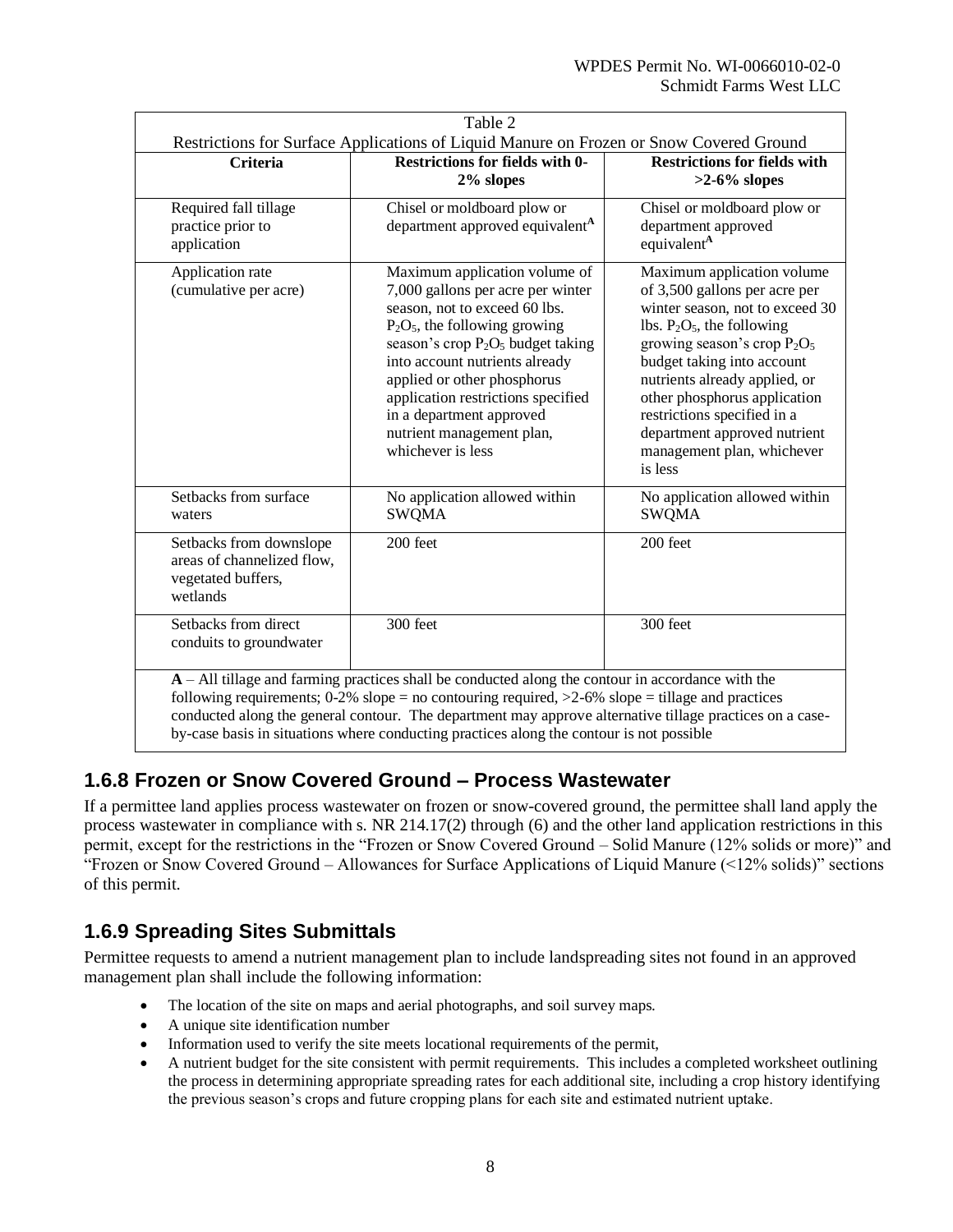- A demonstration that the field(s) in question meets tolerable soil loss rate.
- Maps that show where land application is prohibited or restricted on a map or aerial photograph of the site.
- Soil samples if available for one-time applications. If the permittee wishes to use the site for subsequent applications, soil samples shall be submitted prior to additional landspreading.

### **1.7 Monitoring and Sampling Requirements**

The permittee shall comply with the monitoring and sampling requirements specified below for the listed sampling point(s), and the following conditions.

### **1.7.1 Monitoring and Inspection Program**

As specified in the Schedules section of this permit, the permittee shall submit a monitoring and inspection program designed to determine compliance with permit requirements. The program shall be consistent with the requirements of this section and shall identify the areas that the permittee will inspect, the person responsible for conducting the inspections and how inspections will be recorded and submitted to the department.

Visual inspections shall be completed by the permittee or designee in accordance with the following frequencies:

- Daily inspections for leakage of all water lines that potentially come into contact with pollutants or drain to storage or containment structures or runoff control systems, including drinking or cooling water lines.
- Weekly inspections to ensure proper operation of all storm water diversion devices and devices channeling contaminated runoff to storage or containment structures.
- Weekly inspections of liquid storage and containment structures. For liquid storage and containment facilities, the berms shall be inspected for leakage, seepage, erosion, cracks and corrosion, rodent damage, excessive vegetation and other signs of structural weakness. In addition, the level of material in all liquid storage and containment facilities shall be measured and recorded in feet or inches above or below the margin of safety level.
- Quarterly inspections of the production area, including outdoor animal pens, barnyards and raw material storage areas. CAFO outdoor vegetated areas shall be inspected quarterly.
- Periodic inspections and calibration of landspreading equipment to detect leaks and ensure accurate application rates for manure and process wastewater. An initial calibration of spreading equipment shall be followed by additional calibration after any equipment modification that may impact application of manure or process wastewater or after changes in product or manure or process wastewater consistency. Spreading equipment for both liquid and solid manure shall be inspected just prior to the hauling season, and equipment used for spreading liquids shall be inspected at least once per month during months when hauling occurs.
- Inspections of fields each time manure or process wastewater is surface applied on frozen or snow-covered ground to determine if applied materials have run off the application site. Inspections shall occur during and shortly after application.

The permittee shall take corrective actions as soon as practicable to address any equipment, structure or system malfunction, noncompliance, failure or other problem identified through monitoring or inspections. If the permittee fails to take corrective actions within 30 days of identifying a malfunction, noncompliance, failure or other problem, the permittee shall contact the Department immediately following the 30-day period and provide an explanation for its failure to take action.

### **1.7.2 Sampling Requirements**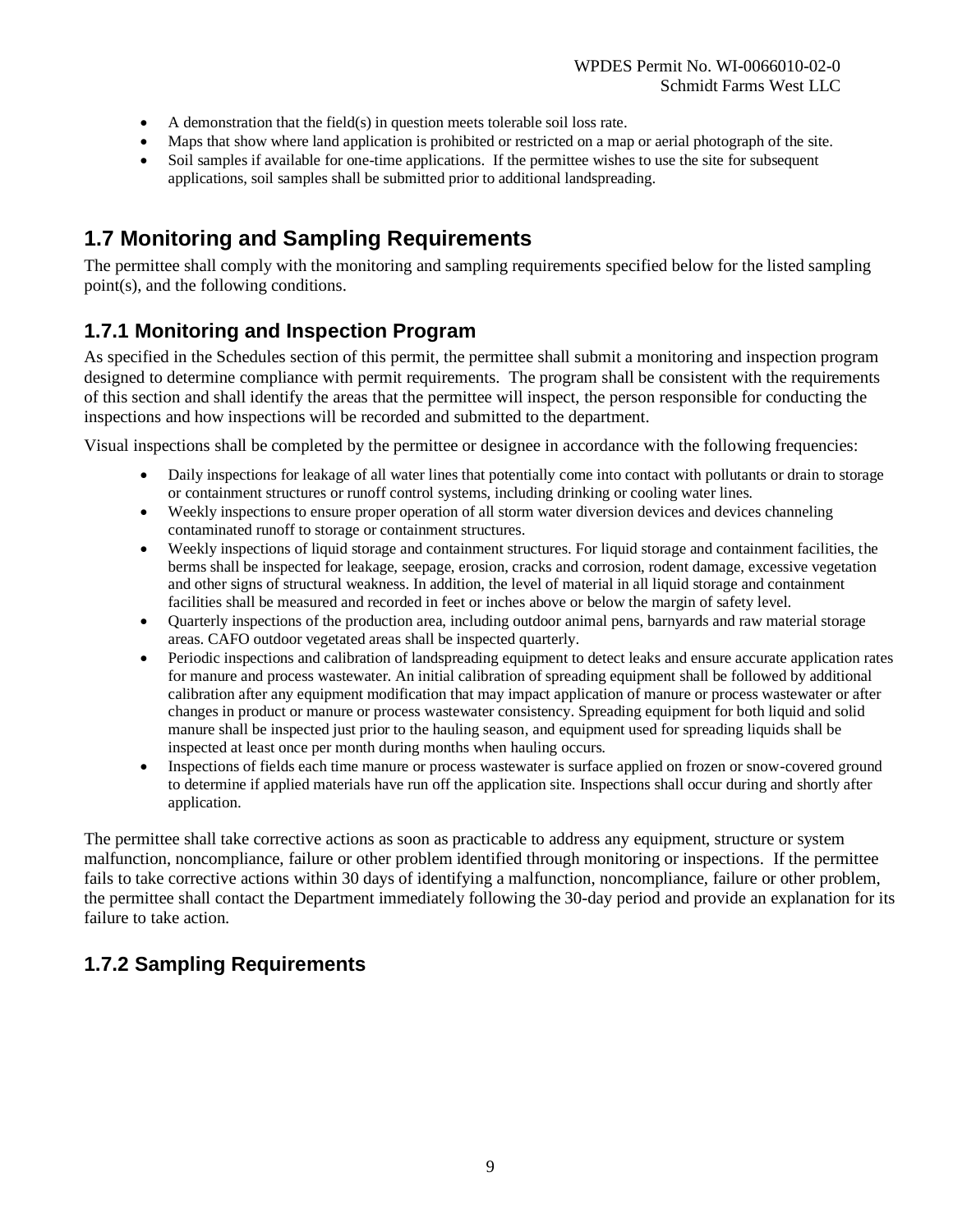WPDES Permit No. WI-0066010-02-0 Schmidt Farms West LLC

The permittee shall collect and analyze representative samples of land applied manure and process wastewater for the parameters outlined in the monitoring requirements for each sample point. The permittee shall also collect and analyze soils from fields used for manure or process wastewater applications at least once every four years. Sampling of manure, process wastewater and soils shall be done in accordance with s. NR 243.19(1)(c).

# **1.8 Sampling Point(s)**

The permittee is authorized to use only the facilities identified below, in accordance with the conditions specified in this permit. The permittee may not install or use new facilities or structures or land apply manure or other process wastewaters from these facilities unless written Department approval is received. A new facility is any facility that is not specifically identified in this permit. If a new facility is approved in writing by the Department, the conditions in the corresponding 'New Facility' sampling point (e.g. Manure Storage Facilities, Runoff Control Systems) will apply.

### **1.8.1 Runoff Control System(s) - No Sampling Required**

In accordance with the Production Area Discharge Limitations subsection, the permittee shall control contaminated runoff from all elements of the livestock operation to prevent a discharge of pollutants to navigable waters and to comply with surface water quality standards and groundwater standards.

| <b>Sampling Point Designation</b>         |                                                                                                                                                                                                                                                                                                                                                                                                                                                                                                                                                                                                                |  |
|-------------------------------------------|----------------------------------------------------------------------------------------------------------------------------------------------------------------------------------------------------------------------------------------------------------------------------------------------------------------------------------------------------------------------------------------------------------------------------------------------------------------------------------------------------------------------------------------------------------------------------------------------------------------|--|
| <b>Sampling</b><br>Point<br><b>Number</b> | Sampling Point Location, System Description (including capacity, legal location, and action<br>needed as applicable), and Treatment Description                                                                                                                                                                                                                                                                                                                                                                                                                                                                |  |
| 001                                       | 001 West Farm Old Feed Storage Area - Sample Point 001 is for visual monitoring and inspection of the<br>old feed storage area located to the northwest of the production area at the West Farm. This area does<br>not have a permanent runoff control system and is not approved for the storage of leachable raw<br>materials. See Schedules Section for engineering requirements. Proper operation and maintenance is<br>required to ensure discharges of process wastewater to waters of the state do not occur. Weekly<br>inspections are required and shall be recorded according to monitoring program. |  |
| 002                                       | 002 West Farm Feed Storage Area - Sample point 002 is for visual monitoring and inspection of the<br>feed storage area and associated runoff control system located southwest of the production area at the<br>West Farm which directs leachate and runoff to the waste storage facility northeast of the pad. This<br>facility was constructed in 2016 with department review and approval. Proper operation and<br>maintenance is required to ensure discharges meet permit requirements. Weekly inspections are required<br>and shall be recorded according to monitoring program.                          |  |
| 008                                       | 008 Henpeck Solid Stacking Runoff - Sample point 008 is for visual monitoring and inspection of the<br>solid stacking area and associated runoff control system located at the Henpeck Site, east of the<br>Henpeck waste storage facility. The solid stacking area was constructed in 2021 with department review<br>and approval and drains runoff to the Henpeck waste storage facility. Proper operation and maintenance<br>is required to ensure discharges to waters of the state do not occur. Weekly inspections are required and<br>shall be recorded according to monitoring program.                |  |
| 016                                       | 016 Storm Water Runoff Control System - Sample point 016 is for visual monitoring and inspection of<br>all production site storm water conveyance systems. This includes roof gutter and downspout structures,<br>drainage tile systems, grassed waterways and other diversion systems that transport uncontaminated<br>storm water. Proper operation and maintenance is required to keep uncontaminated runoff diverted away<br>from manure and process wastewater handling systems. Weekly inspections are required and shall be<br>recorded according to the monitoring and inspection program.             |  |
| 017                                       | 017 Sand Settling Lane Runoff Control System - Sample Point 017 is for visual monitoring and<br>inspection of the sand settling lane located to the east of the waste storage facility on the West Farm.                                                                                                                                                                                                                                                                                                                                                                                                       |  |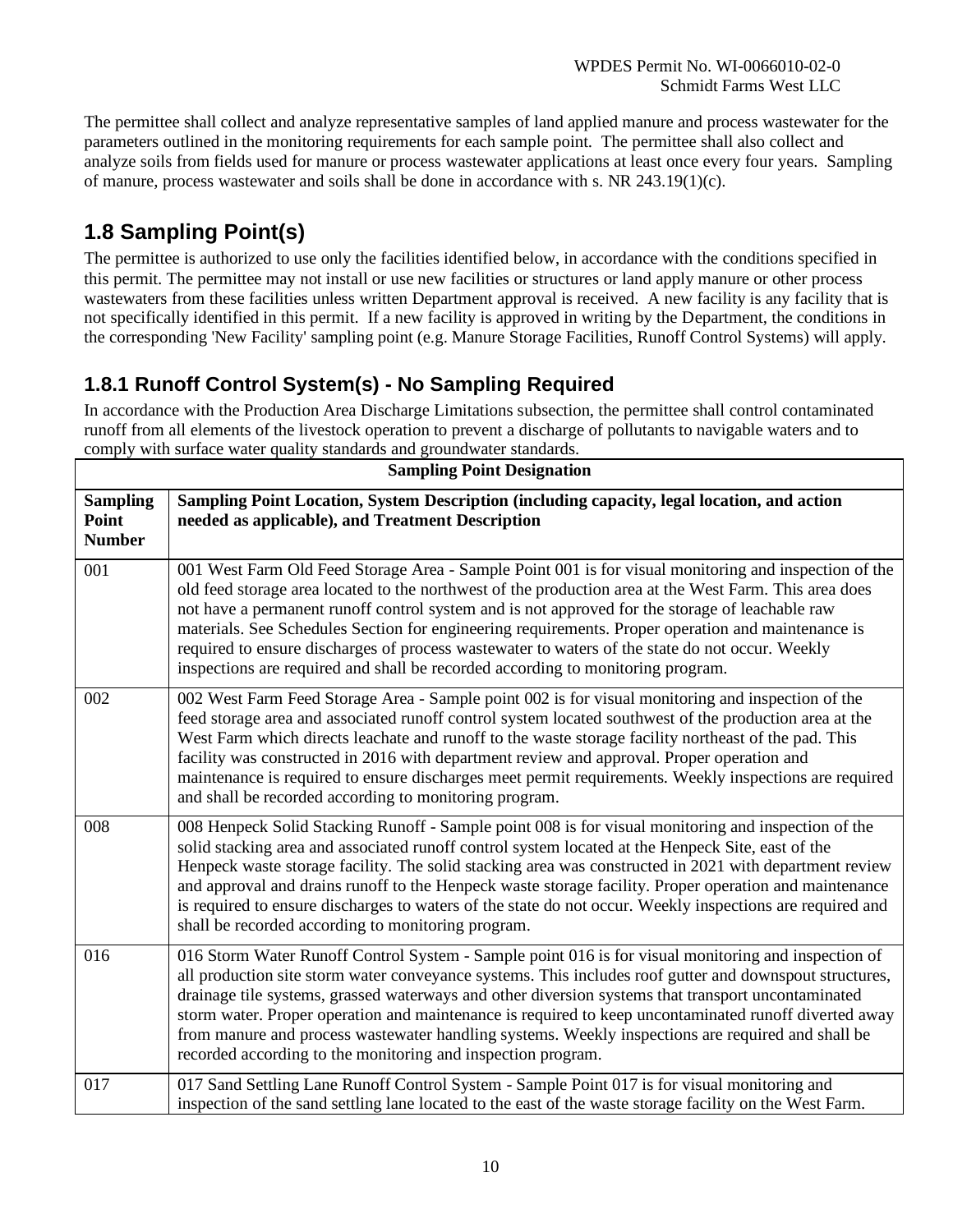Proper operation and maintenance is required to ensure discharges of process wastewater to waters of the state do not occur. Weekly inspections are required and shall be recorded according to monitoring program.

**Runoff Control System(s) - Action Needed:** For runoff control systems that are to be installed, evaluated or abandoned (as indicated in the above table), see the Schedules section herein for actions required. Although permanent control measures may be required by this permit, interim measures shall be implemented to prevent discharges of pollutants to navigable waters. Specifically, if monitoring or inspection reports indicate discharges to navigable waters from a runoff control facility or practice in violation of the Production Area Discharge Limitations subsection, the permittee shall immediately install interim control measures to contain the discharges. Plans and specifications for permanent runoff controls must be submitted to the Department for review and approval in accordance with Chapter 281.41. Wis. Statutes, and Chapter NR 243, Wis. Adm. Code.

### **1.8.2 Manure and Process Wastewater Storage Facilities - Sampling Required**

In accordance with the Production Area Discharge Limitations subsection, manure and process wastewater storage facilities shall be operated and maintained to prevent discharges to navigable waters and to comply with surface water quality standards. In addition, manure and process wastewater storage facilities shall be operated and maintained to minimize leakage for the purpose of complying with groundwater standards. Unless specifically approved and designated by the Department as a sampling point, in-field unconfined storage of manure (manure stacking) is prohibited. The permittee is authorized to use facilities identified below, in accordance with the conditions specified in this permit.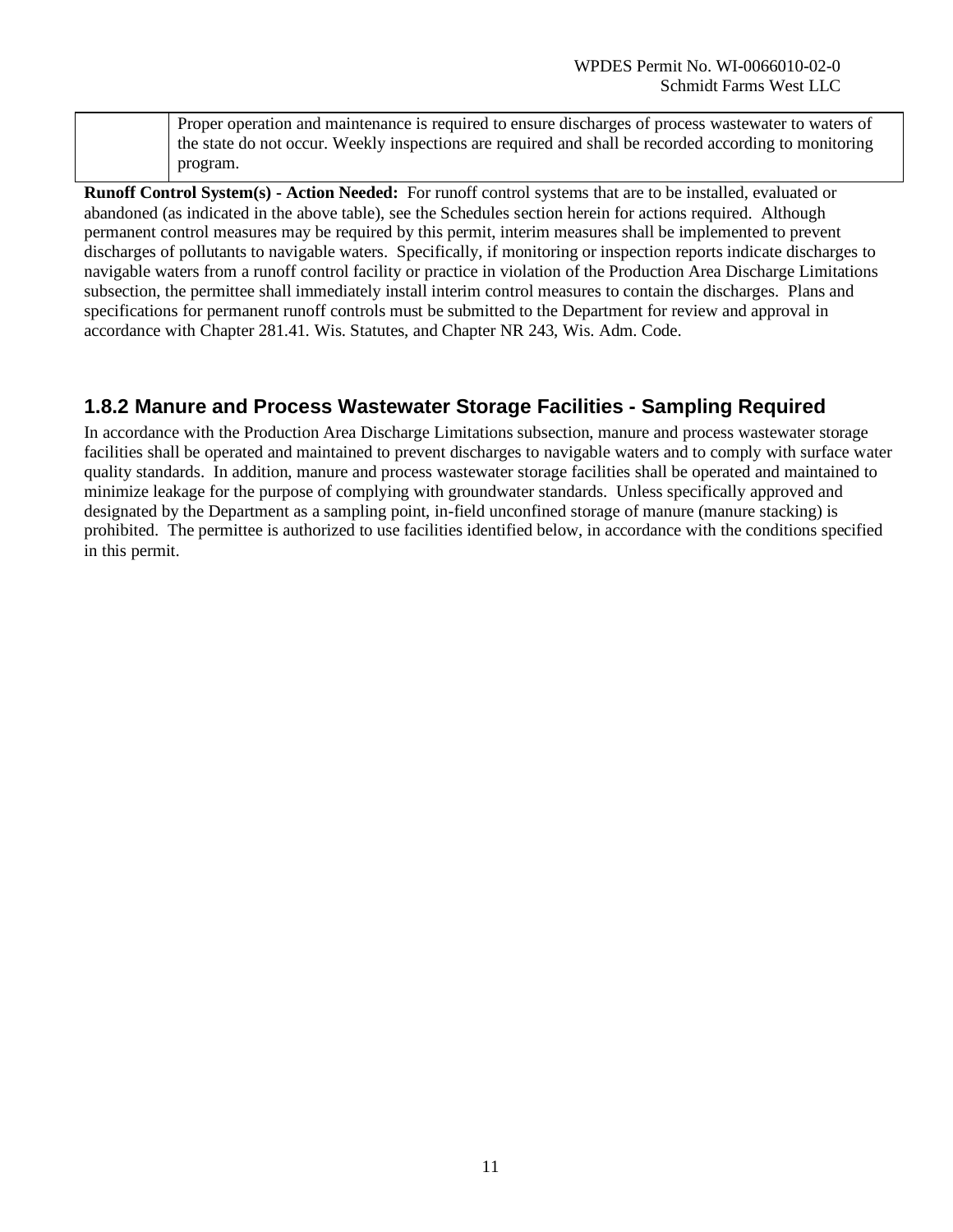| <b>Sampling Point Designation</b>         |                                                                                                                                                                                                                                                                                                                                                                                                                                                                                                                                                                                                                                               |  |
|-------------------------------------------|-----------------------------------------------------------------------------------------------------------------------------------------------------------------------------------------------------------------------------------------------------------------------------------------------------------------------------------------------------------------------------------------------------------------------------------------------------------------------------------------------------------------------------------------------------------------------------------------------------------------------------------------------|--|
| <b>Sampling</b><br>Point<br><b>Number</b> | Sampling Point Location, System Description (including capacity, legal location, and action<br>needed as applicable), and Treatment Description                                                                                                                                                                                                                                                                                                                                                                                                                                                                                               |  |
| 005                                       | 005 West Farm Waste Storage Facility - Sample Point 005 is for the liquid waste storage facility at the<br>West Farm. This facility is a concrete-lined lagoon storage with a maximum operating level of<br>23,602,295 gallons. This facility accepts manure and process wastewater from the freestall barns,<br>holding area and parlor, sand settling system, as well as leachate from the feed storage runoff control<br>system. The storage was constructed in 2016 with Department approval of plans and specifications.                                                                                                                 |  |
| 006                                       | 006 Miscellaneous Solid Manure - Sample point 006 is for solid manure sources that are directly land<br>applied and not stored in a waste storage facility. This includes solid sources such as calf hutch manure,<br>maternity pen bedpack, heifer bedpack, steer manure, etc (to include solids removed from WSFs and all<br>calf, heifer and young stock housing). Representative samples shall be taken for each manure source<br>type.                                                                                                                                                                                                   |  |
| 007                                       | 007 Headland Stacking - Sample point 007 is for solid manure stacked in approved headland stacking<br>locations. Representative samples shall be taken of this manure prior to land application. Note:<br>Headland stacking sites are subject to production site discharge limitations; weekly visual monitoring is<br>required during use of stacking sites to ensure discharges meet permit requirements.                                                                                                                                                                                                                                   |  |
| 009                                       | 009 Home Farm Slurry Store Waste Storage Facility - Sample point 009 is for a liquid waste containing<br>facility located at the Home Farm. Sample point 009 is a slurry store waste storage facility located on<br>the southeast end of the site. The waste storage facility is rented out to Bytec. Maintenance and<br>inspection is carried out by Bytec. This facility stores industrial waste from the cheese factory. The<br>slurry store structure is listed as sample point 113 in the Bytec industrial permit number 0059170-03-2.<br>This slurry store could be used by Schmidt Dairy after receiving Department approval.          |  |
| 011                                       | 011 West Farm Sand Settling System - Sample point 011 addresses the sand settling system located<br>north of the Freestall barns at the West Farm that was constructed in 2016 with department review and<br>approval. Manure that is scraped from the freestall barns is transferred by a flush flume system to the<br>sand settling lanes. The larger particles of manure laden sand are scraped out of the transfer channel to<br>dry. Once the sand is dry it is reused in the barns. The remaining liquid and smaller solid particles are<br>directed through the sand settling reception tanks to the West Farm waste storage facility. |  |
| 012                                       | 012 West Farm Underdrain Systems - Sample point 012 is for the underdrain monitoring systems at the<br>West Farm. Drainage tile is located under the bottom floor perimeter of the waste storage facility.<br>Additional drainage tile is also located under both sand settling basins. Each set of drainage tile is tied to<br>a manhole outlet. The underdrain collection system will provide a monitoring and inspection system that<br>is included in the farms monitoring and inspection plan and the operation and maintenance plan.                                                                                                    |  |
| 014                                       | 014 Henpeck Site Solid Manure Stacking Pad - Sample point 014 is for a solid waste stacking pad<br>located south of the barn at the Henpeck satellite facility. The concrete pad is east of the liquid waste<br>storage facility and is designed to drain liquids into the waste storage. The stacking pad was built in<br>2021 with department review and approval.                                                                                                                                                                                                                                                                          |  |
| 015                                       | 015 Henpeck Liquid Waste Storage Facility - Sample point 015 is for the liquid waste storage facility<br>located south of the heifer barn at the Henpeck Satellite facility. The concrete-lined waste storage<br>facility receives waste from the heifer barn that is scraped manually, liquids drained from the solid<br>stacking pad, and may receive waste from the West Farm. This facility has a maximum operating level<br>of 5,545,087 gallons and was built in 2021 with department review and approval.                                                                                                                              |  |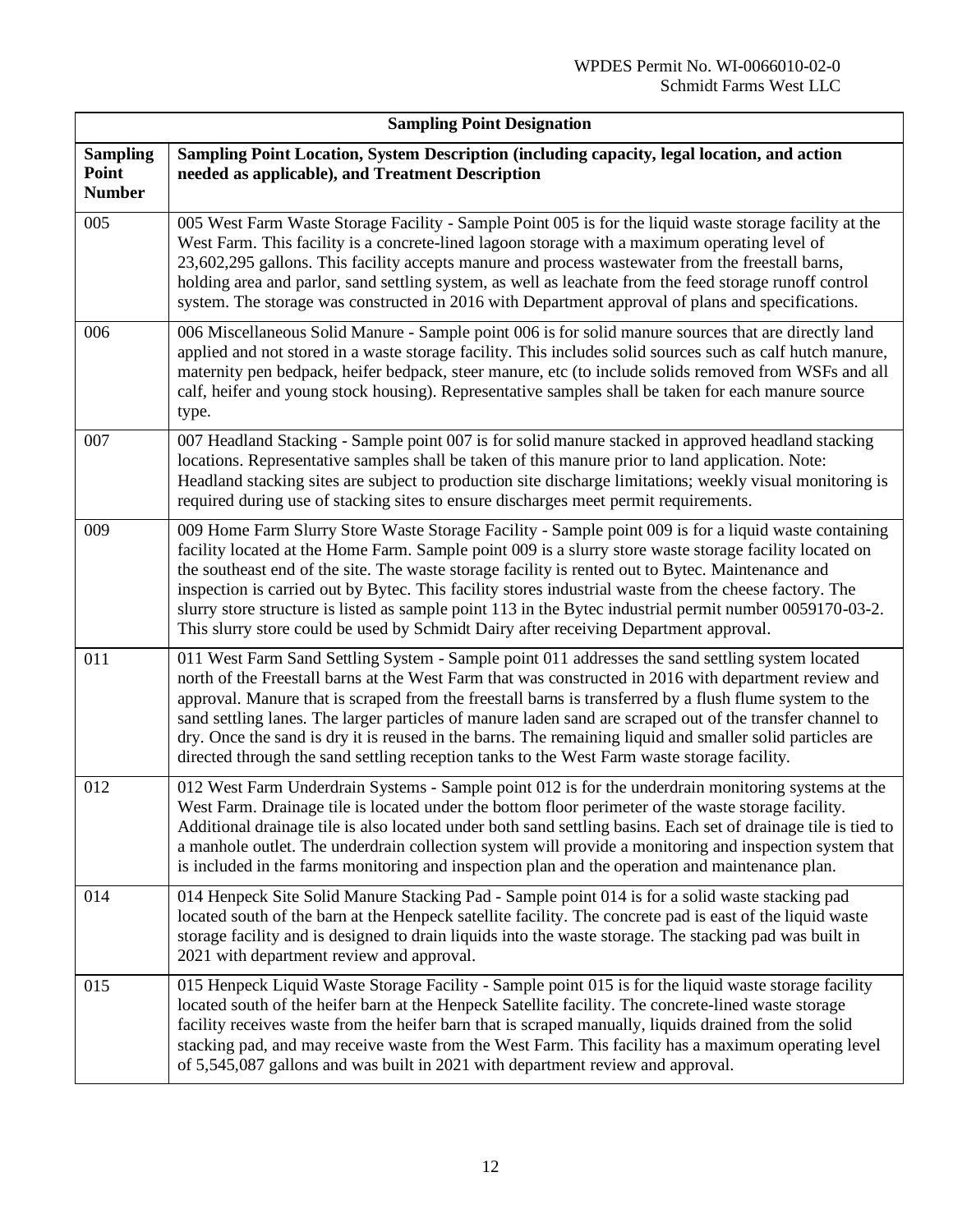**Manure and Process Wastewater Storage Facilities - Action Needed:** For manure and process wastewater storage facilities that are to be installed, evaluated or abandoned (as indicated in the above table), see the Schedules section herein for actions required. Although this permit may require actions for installing permanent facilities, or controls, or modifications to existing facilities, interim measures shall be immediately implemented to prevent discharges of pollutants to navigable waters. Specifically, if monitoring or inspection reports indicate discharges to navigable waters from a storage facility in violation of the Production Area Discharge Limitations subsection, the permittee shall immediately install interim control measures to contain the discharges. Plans and specifications for permanent facilities must be submitted to the Department for review and approval in accordance with Chapter 281.41, Wis. Statutes, and Chapter NR 243, Wis. Adm. Code.

#### **1.8.3 Sampling Point 005 - West Waste Storage Facility; 009- Home Waste Storage Facility; 015- Henpeck Liquid Waste Storage**

| <b>Monitoring Requirements and Limitations</b> |                   |                   |               |               |              |
|------------------------------------------------|-------------------|-------------------|---------------|---------------|--------------|
| <b>Parameter</b>                               | <b>Limit Type</b> | <b>Limits and</b> | <b>Sample</b> | <b>Sample</b> | <b>Notes</b> |
|                                                |                   | <b>Units</b>      | Frequency     | <b>Type</b>   |              |
| Nitrogen, Total                                |                   | lb/1000 gal       | $2/M$ onth    | Grab          |              |
| Nitrogen, Available                            |                   | lb/1000 gal       | $2/M$ onth    | Calculated    |              |
| Phosphorus, Total                              |                   | lb/1000 gal       | $2/M$ onth    | Grab          |              |
| Phosphorus,                                    |                   | lb/1000 gal       | $2/M$ onth    | Calculated    |              |
| Available                                      |                   |                   |               |               |              |
| Solids, Total                                  |                   | Percent           | $2/M$ onth    | Grab          |              |

**Reporting:** Sampling test results shall be submitted with the Annual Report. Sampling is only required when land application has actually occurred.

| <b>Daily Log Requirements</b><br>The permittee shall document all discharge and monitoring activities on daily log report form 3200-<br>123A or a Department approved equivalent log sheet. Originals of the daily log reports shall be kept by<br>the permittee as described under Record Keeping and Retention in the Standard Requirements section,<br>and if requested, made available to the Department. |                                         |  |
|---------------------------------------------------------------------------------------------------------------------------------------------------------------------------------------------------------------------------------------------------------------------------------------------------------------------------------------------------------------------------------------------------------------|-----------------------------------------|--|
| <b>Parameters</b>                                                                                                                                                                                                                                                                                                                                                                                             | <b>Units</b>                            |  |
| Date of Application                                                                                                                                                                                                                                                                                                                                                                                           | Date                                    |  |
| Field ID                                                                                                                                                                                                                                                                                                                                                                                                      | Number/Name                             |  |
| Acres Applied                                                                                                                                                                                                                                                                                                                                                                                                 | Number of Acres                         |  |
| Manure/Process Wastewater Source                                                                                                                                                                                                                                                                                                                                                                              | Specify Storage Facility or Barn        |  |
| Spreader Volume                                                                                                                                                                                                                                                                                                                                                                                               | Tons or Gallons                         |  |
| Number of Loads                                                                                                                                                                                                                                                                                                                                                                                               | Number                                  |  |
| Soil Conditions                                                                                                                                                                                                                                                                                                                                                                                               | Dry, Wet, Frozen, Snow Covered          |  |
| <b>Temperature During Application</b>                                                                                                                                                                                                                                                                                                                                                                         | $\rm ^{o}F$                             |  |
| <b>Precipitation During Application</b>                                                                                                                                                                                                                                                                                                                                                                       | <b>Describe Precipitation</b>           |  |
| <b>Application Method</b>                                                                                                                                                                                                                                                                                                                                                                                     | Surface Applied, Injected, Incorporated |  |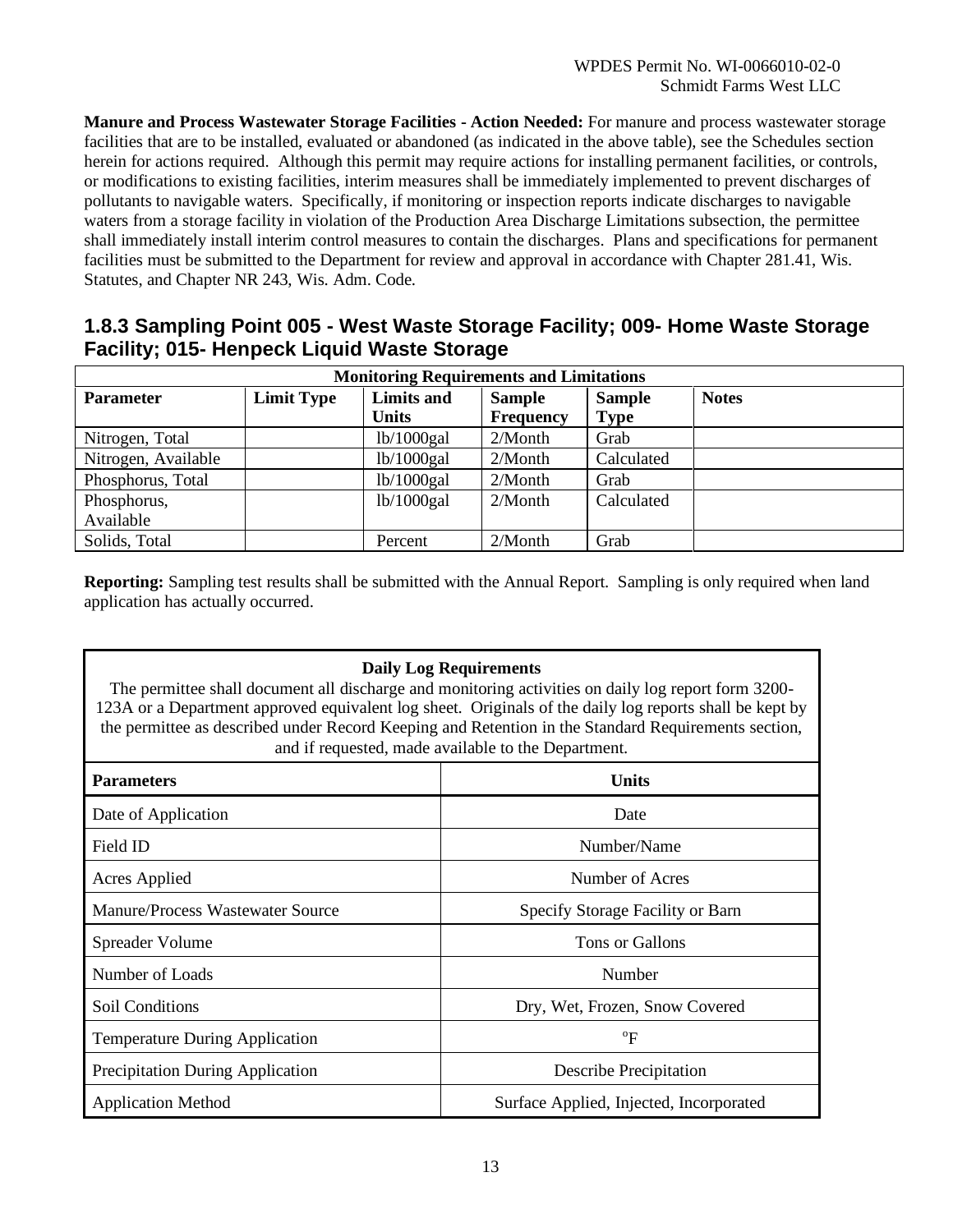#### **Annual Report**

The permittee shall submit an Annual Report, including Form 3200-123 or a Department approved equivalent, that summarizes all landspreading activities and includes the information identified below, the lab analyses of the manure and other waste landspread, the "T" compliance worksheet for all fields, and the soil test frequency in the past four years. The Annual Report is due each year by the date specified in the Schedules section of this permit. Nitrogen and phosphorus from all sources applied to a given field, including commercial fertilizers, shall be included in the "Total Nitrogen" and "Total Phosphorus" sections of the Annual Report.

| <b>Parameters</b>                                         | <b>Units</b>                   | <b>Sample Type</b> |
|-----------------------------------------------------------|--------------------------------|--------------------|
| Date of Application                                       | Date                           |                    |
| Field ID                                                  | Number/Name                    |                    |
| <b>Acres Applied</b>                                      | Number of Acres                |                    |
| Slope                                                     | Percent                        |                    |
| Soil Test P Ave.                                          | ppm                            |                    |
| <b>Manure Source</b>                                      |                                | Composite          |
| <b>Current Crop</b>                                       |                                |                    |
| Crop Nitrogen Needs (per soil test)                       | Pounds/Acre                    |                    |
| Crop $P_2O_5$ Needs (per soil test)                       | Pounds/Acre                    |                    |
| Manure/Process Wastewater Analysis:<br>Available Nitrogen | Pounds/1000 Gallons            | Calculated         |
| Manure/Process Wastewater Analysis:<br>Available $P_2O_5$ | Pounds/1000 Gallons            | Calculated         |
| Manure/Process Wastewater Application<br>Rate             | Gallons/Acre                   |                    |
| Manure/Process Wastewater Applied:<br>Nitrogen            | Pounds/Acre                    |                    |
| Manure/ Process Wastewater Applied:<br>$P_2O_5$           | Pounds/Acre                    |                    |
| Previous Crop                                             |                                |                    |
| Legume Nitrogen Credit                                    | Pounds/Acre                    |                    |
| <b>Second Year Manure Credit</b>                          | Pounds/Acre                    |                    |
| Additional Fertilizer: Nitrogen                           | Pounds/Acre                    |                    |
| Additional Fertilizer: P <sub>2</sub> O <sub>5</sub>      | Pounds/Acre                    |                    |
| <b>Total Nitrogen Applied</b>                             | Pounds/Acre                    |                    |
| Total P <sub>2</sub> O <sub>5</sub> Applied               | Pounds/Acre                    |                    |
| Soil Conditions                                           | Dry, Wet, Frozen, Snow Covered |                    |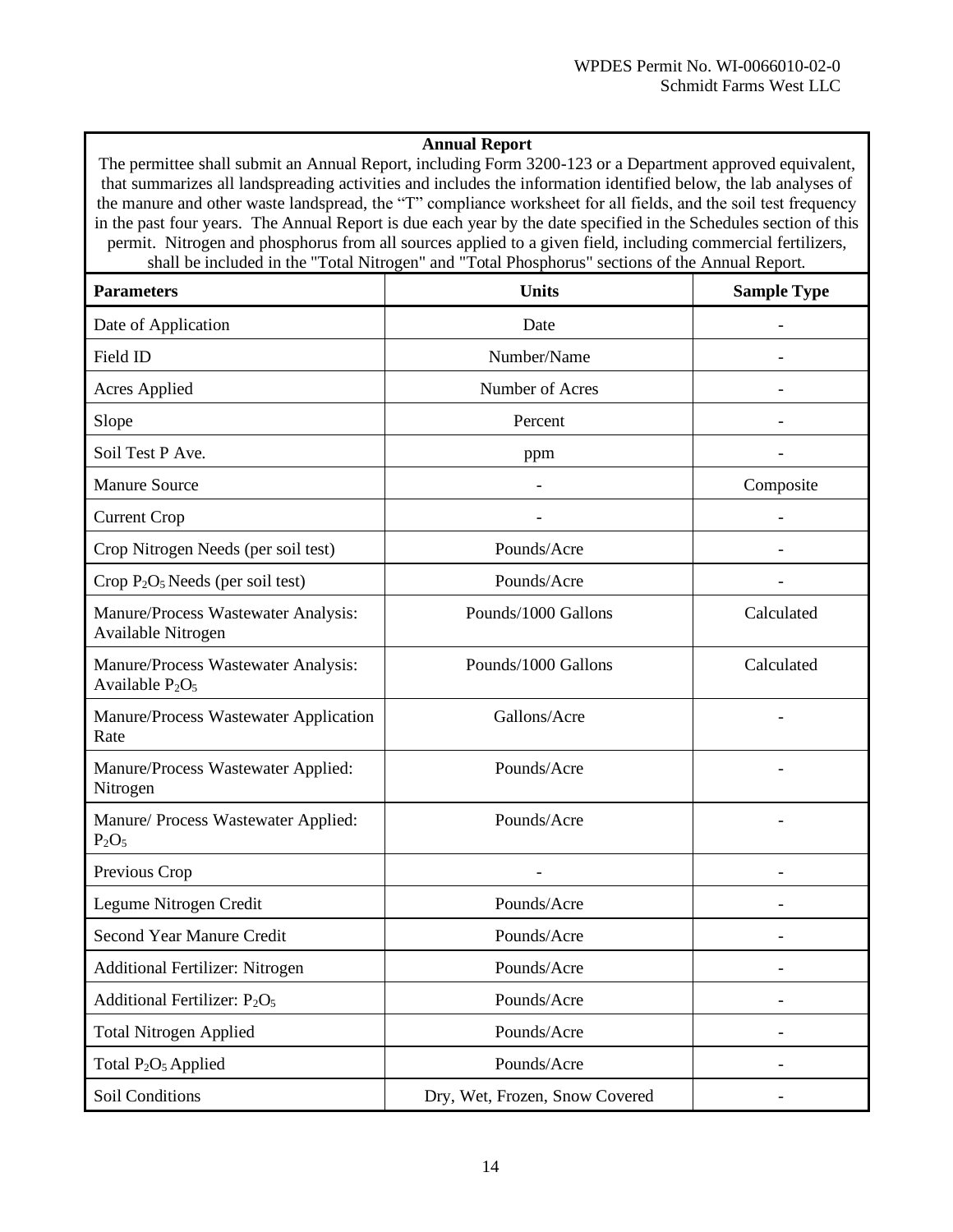#### **Annual Report**

The permittee shall submit an Annual Report, including Form 3200-123 or a Department approved equivalent, that summarizes all landspreading activities and includes the information identified below, the lab analyses of the manure and other waste landspread, the "T" compliance worksheet for all fields, and the soil test frequency in the past four years. The Annual Report is due each year by the date specified in the Schedules section of this permit. Nitrogen and phosphorus from all sources applied to a given field, including commercial fertilizers, shall be included in the "Total Nitrogen" and "Total Phosphorus" sections of the Annual Report. **Parameters Sample Type Units Units Sample Type** Application Method Surface Applied, Injected, Incorporated -Banked Press, 2008, 2008, 2008, 2008, 2008, 2008, 2008, 2008, 2008, 2008, 2008, 2008, 2008, 2008, 2008, 2008, 2009, 2008, 2009, 2008, 2009, 2008, 2009, 2008, 2009, 2008, 2009, 2009, 2009, 2009, 2009, 2009, 2009, 2009, 2009

| ----------                | <b>AUDIA 10</b>              |  |
|---------------------------|------------------------------|--|
| <b>Field Restrictions</b> | Per Nutrient Management Plan |  |

#### **1.8.4 Sampling Point 006 - Miscellaneous Solid Manure; 007- Headland Stacking; 011- West Farm Sand Settling System; 014- Henpeck Solids Stacking Pad**

| <b>Monitoring Requirements and Limitations</b> |                   |                   |                  |               |              |
|------------------------------------------------|-------------------|-------------------|------------------|---------------|--------------|
| <b>Parameter</b>                               | <b>Limit Type</b> | <b>Limits and</b> | <b>Sample</b>    | <b>Sample</b> | <b>Notes</b> |
|                                                |                   | <b>Units</b>      | <b>Frequency</b> | <b>Type</b>   |              |
| Nitrogen, Total                                |                   | lbs/ton           | Quarterly        | Grab          |              |
| Nitrogen, Available                            |                   | lbs/ton           | Quarterly        | Calculated    |              |
| Phosphorus, Total                              |                   | lbs/ton           | Quarterly        | Grab          |              |
| Phosphorus,                                    |                   | lbs/ton           | Quarterly        | Calculated    |              |
| Available                                      |                   |                   |                  |               |              |
| Solids, Total                                  |                   | Percent           | Quarterly        | Grab          |              |

**Reporting:** Sampling test results shall be submitted with the Annual Report. Sampling is only required when land application has actually occurred.

#### **Daily Log Requirements**

The permittee shall document all discharge and monitoring activities on daily log report form 3200- 123A or a Department approved equivalent log sheet. Originals of the daily log reports shall be kept by the permittee as described under Record Keeping and Retention in the Standard Requirements section, and if requested, made available to the Department.

| <b>Parameters</b>                | Units                            |
|----------------------------------|----------------------------------|
| Date of Application              | Date                             |
| Field ID                         | Number/Name                      |
| <b>Acres Applied</b>             | Number of Acres                  |
| Manure/Process Wastewater Source | Specify Storage Facility or Barn |
| Spreader Volume                  | Tons or Gallons                  |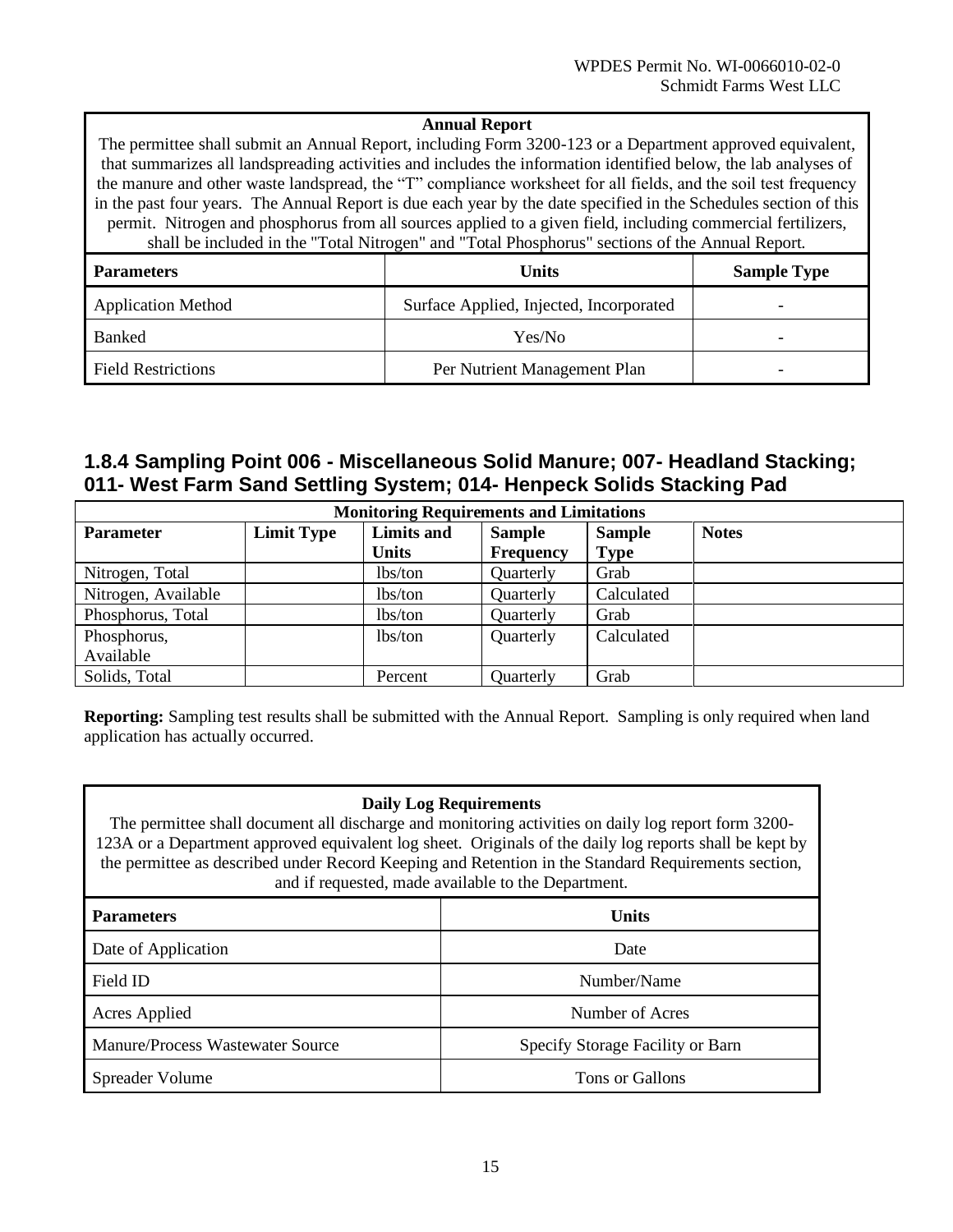#### **Daily Log Requirements**

The permittee shall document all discharge and monitoring activities on daily log report form 3200- 123A or a Department approved equivalent log sheet. Originals of the daily log reports shall be kept by the permittee as described under Record Keeping and Retention in the Standard Requirements section, and if requested, made available to the Department.

| <b>Parameters</b>                     | Units                                   |  |  |
|---------------------------------------|-----------------------------------------|--|--|
| Number of Loads                       | Number                                  |  |  |
| Soil Conditions                       | Dry, Wet, Frozen, Snow Covered          |  |  |
| <b>Temperature During Application</b> | $\mathrm{^{o}F}$                        |  |  |
| Precipitation During Application      | <b>Describe Precipitation</b>           |  |  |
| <b>Application Method</b>             | Surface Applied, Injected, Incorporated |  |  |

#### **Annual Report**

The permittee shall submit an Annual Report, including Form 3200-123 or a Department approved equivalent, that summarizes all landspreading activities and includes the information identified below, the lab analyses of the manure and other waste landspread, the "T" compliance worksheet for all fields, and the soil test frequency in the past four years. The Annual Report is due each year by the date specified in the Schedules section of this permit. Nitrogen and phosphorus from all sources applied to a given field, including commercial fertilizers, shall be included in the "Total Nitrogen" and "Total Phosphorus" sections of the Annual Report.

| <b>Parameters</b>                                        | <b>Units</b>    | <b>Sample Type</b>       |
|----------------------------------------------------------|-----------------|--------------------------|
| Date of Application                                      | Date            |                          |
| Field ID                                                 | Number/Name     |                          |
| <b>Acres Applied</b>                                     | Number of Acres |                          |
| Slope                                                    | Percent         |                          |
| Soil Test P Ave.                                         | ppm             |                          |
| <b>Manure Source</b>                                     |                 | Composite                |
| <b>Current Crop</b>                                      |                 |                          |
| Crop Nitrogen Needs (per soil test)                      | Pounds/Acre     |                          |
| Crop P <sub>2</sub> O <sub>5</sub> Needs (per soil test) | Pounds/Acre     |                          |
| Manure Analysis: Available Nitrogen                      | Pounds/Ton      | Calculated               |
| Manure Analysis: Available P <sub>2</sub> O <sub>5</sub> | Pounds/Ton      | Calculated               |
| <b>Manure Application Rate</b>                           | Tons/Acre       | $\overline{\phantom{a}}$ |
| Manure/Process Wastewater Applied:<br>Nitrogen           | Pounds/Acre     | $\overline{\phantom{a}}$ |
| Manure/ Process Wastewater Applied:<br>$P_2O_5$          | Pounds/Acre     | -                        |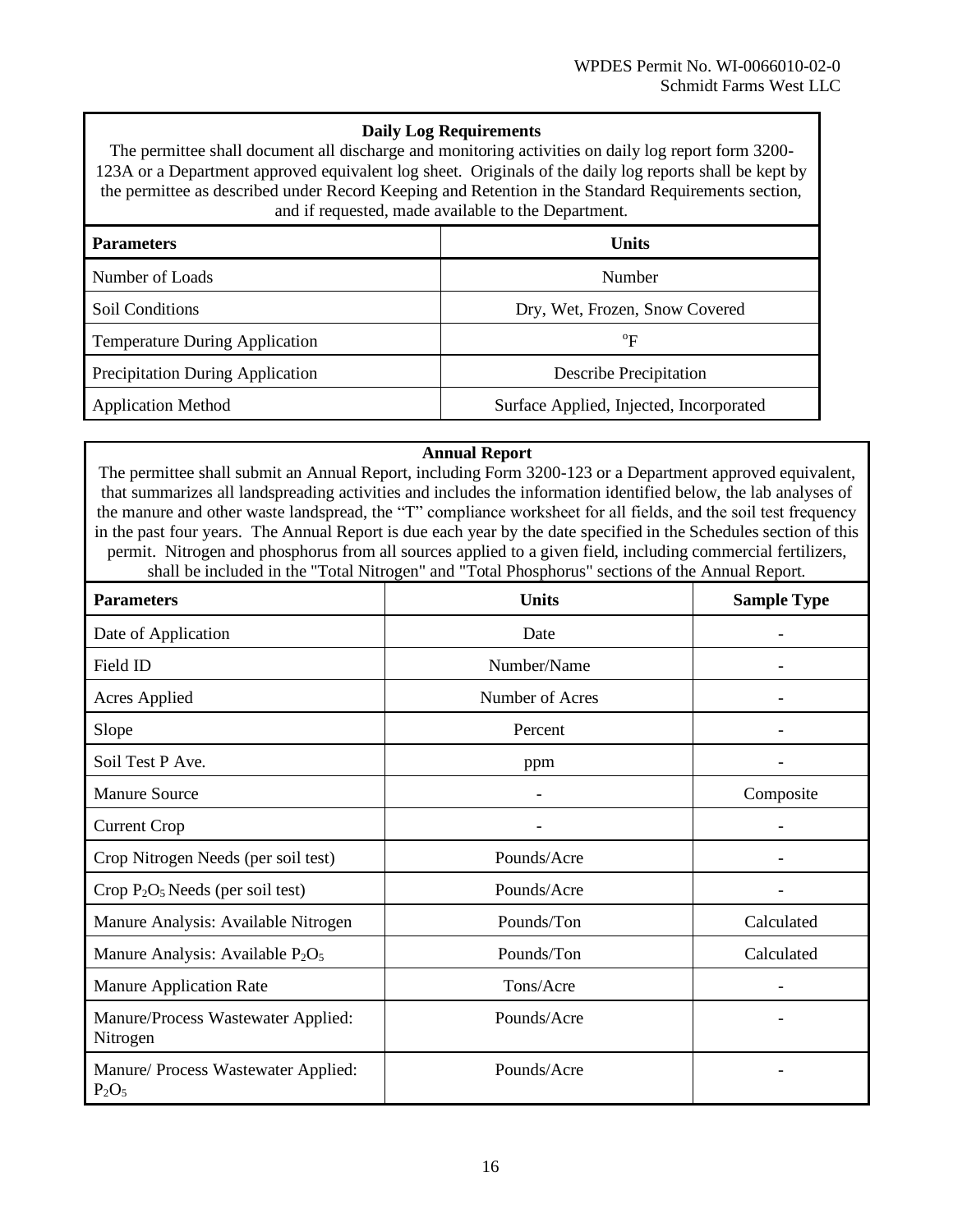#### **Annual Report**

The permittee shall submit an Annual Report, including Form 3200-123 or a Department approved equivalent, that summarizes all landspreading activities and includes the information identified below, the lab analyses of the manure and other waste landspread, the "T" compliance worksheet for all fields, and the soil test frequency in the past four years. The Annual Report is due each year by the date specified in the Schedules section of this permit. Nitrogen and phosphorus from all sources applied to a given field, including commercial fertilizers, shall be included in the "Total Nitrogen" and "Total Phosphorus" sections of the Annual Report.

| <b>Parameters</b>                      | <b>Units</b>                            | <b>Sample Type</b> |
|----------------------------------------|-----------------------------------------|--------------------|
| Previous Crop                          |                                         |                    |
| Legume Nitrogen Credit                 | Pounds/Acre                             |                    |
| Second Year Manure Credit              | Pounds/Acre                             |                    |
| <b>Additional Fertilizer: Nitrogen</b> | Pounds/Acre                             |                    |
| Additional Fertilizer: $P_2O_5$        | Pounds/Acre                             |                    |
| <b>Total Nitrogen Applied</b>          | Pounds/Acre                             |                    |
| Total $P_2O_5$ Applied                 | Pounds/Acre                             |                    |
| Soil Conditions                        | Dry, Wet, Frozen, Snow Covered          |                    |
| <b>Application Method</b>              | Surface Applied, Injected, Incorporated | $\qquad \qquad -$  |
| <b>Banked</b>                          | Yes/No                                  | -                  |
| <b>Field Restrictions</b>              | Per Nutrient Management Plan            |                    |

#### **1.8.5 Sampling Point 012 - West Farm Underdrain Systems**

| <b>Monitoring Requirements and Limitations</b> |                   |                                   |                                   |                              |                                                                                                                                                                                                                                                                                            |
|------------------------------------------------|-------------------|-----------------------------------|-----------------------------------|------------------------------|--------------------------------------------------------------------------------------------------------------------------------------------------------------------------------------------------------------------------------------------------------------------------------------------|
| <b>Parameter</b>                               | <b>Limit Type</b> | <b>Limits and</b><br><b>Units</b> | <b>Sample</b><br><b>Frequency</b> | <b>Sample</b><br><b>Type</b> | <b>Notes</b>                                                                                                                                                                                                                                                                               |
| <b>COD</b>                                     |                   | mg/L                              | Quarterly                         | Grab                         | The collection sump shall<br>be sampled quarterly as<br>specified in the Monitoring<br>and Inspection Plan. No<br>sample is required if the<br>sump is dry. The outlet pipe<br>shall be inspected monthly<br>and addressed as outlined in<br>the Monitoring and<br><b>Inspection Plan.</b> |
| Chloride                                       |                   | mg/L                              | Quarterly                         | Grab                         | The collection sump shall<br>be sampled quarterly as<br>specified in the Monitoring<br>and Inspection Plan. No<br>sample is required if the<br>sump is dry. The outlet pipe                                                                                                                |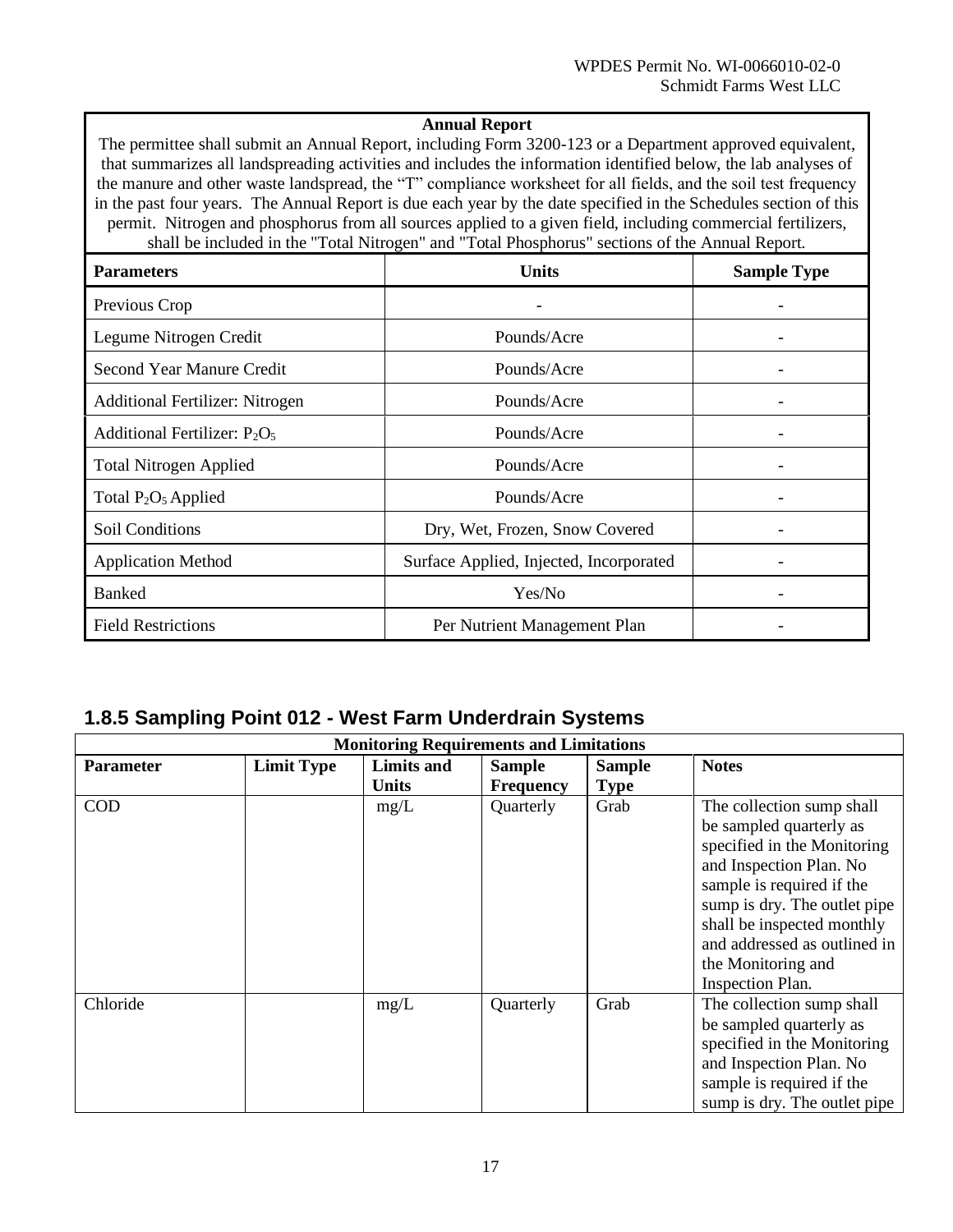|                                                  |      |           |      | shall be inspected monthly<br>and addressed as outlined in<br>the Monitoring and<br><b>Inspection Plan.</b>                                                                                                                                                                                |
|--------------------------------------------------|------|-----------|------|--------------------------------------------------------------------------------------------------------------------------------------------------------------------------------------------------------------------------------------------------------------------------------------------|
| Nitrogen, Ammonium<br>(NH <sub>4</sub> -N) Total | mg/L | Quarterly | Grab | The collection sump shall<br>be sampled quarterly as<br>specified in the Monitoring<br>and Inspection Plan. No<br>sample is required if the<br>sump is dry. The outlet pipe<br>shall be inspected monthly<br>and addressed as outlined in<br>the Monitoring and<br><b>Inspection Plan.</b> |
| Nitrogen, Total<br>Kjeldahl                      | mg/L | Quarterly | Grab | The collection sump shall<br>be sampled quarterly as<br>specified in the Monitoring<br>and Inspection Plan. No<br>sample is required if the<br>sump is dry. The outlet pipe<br>shall be inspected monthly<br>and addressed as outlined in<br>the Monitoring and<br><b>Inspection Plan.</b> |
| Nitrogen, Nitrite +<br>Nitrate Total             | mg/L | Quarterly | Grab | The collection sump shall<br>be sampled quarterly as<br>specified in the Monitoring<br>and Inspection Plan. No<br>sample is required if the<br>sump is dry. The outlet pipe<br>shall be inspected monthly<br>and addressed as outlined in<br>the Monitoring and<br><b>Inspection Plan.</b> |

**Reporting:** Sampling test results shall be submitted with the Annual Report. Sampling is only required when land application has actually occurred.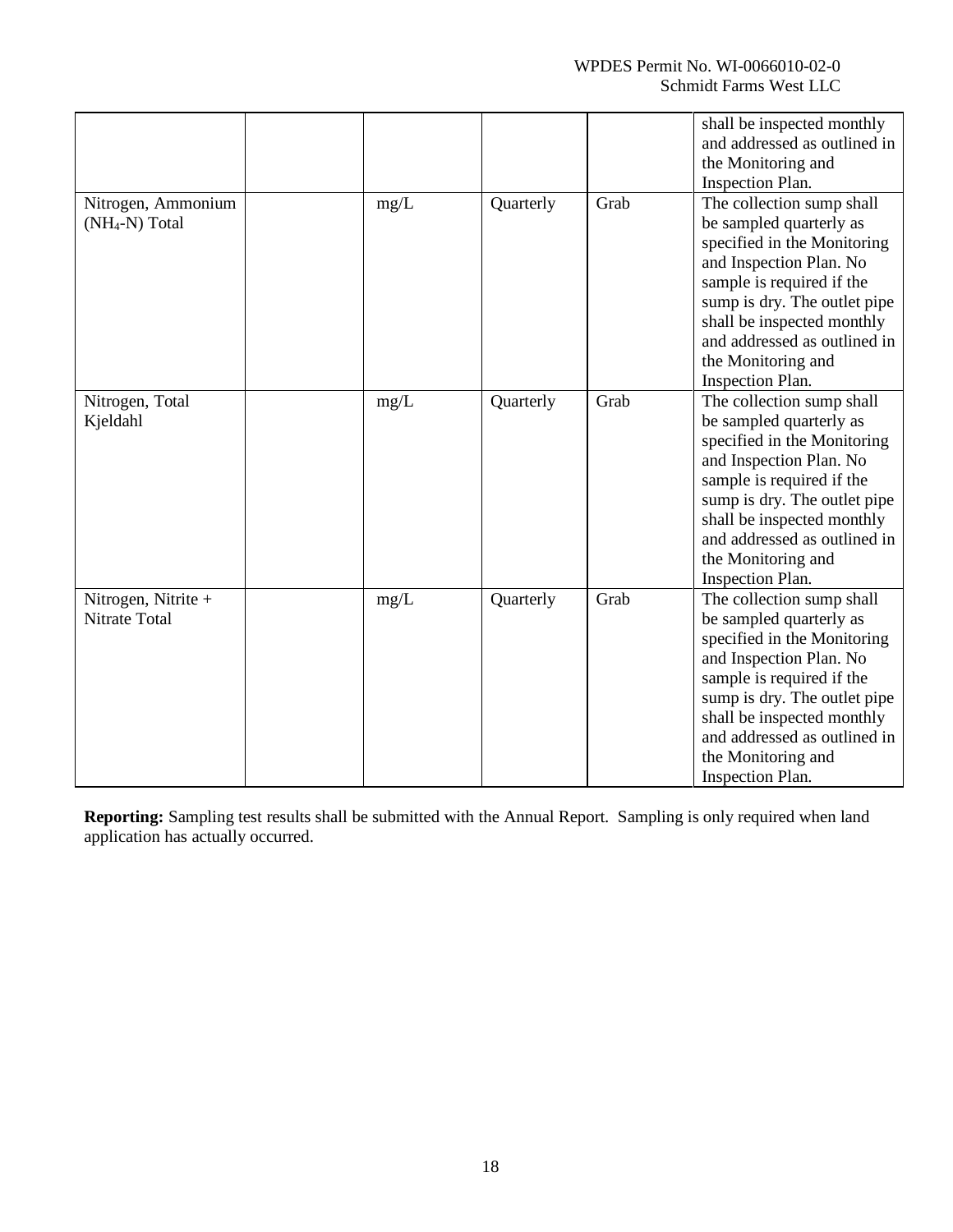#### **Daily Log Requirements**

The permittee shall document all discharge and monitoring activities on daily log report form 3200- 123A or a Department approved equivalent log sheet. Originals of the daily log reports shall be kept by the permittee as described under Record Keeping and Retention in the Standard Requirements section, and if requested, made available to the Department.

| <b>Parameters</b>                     | <b>Units</b>                            |
|---------------------------------------|-----------------------------------------|
| Date of Application                   | Date                                    |
| Field ID                              | Number/Name                             |
| Acres Applied                         | Number of Acres                         |
| Manure/Process Wastewater Source      | Specify Storage Facility or Barn        |
| Spreader Volume                       | Tons or Gallons                         |
| Number of Loads                       | Number                                  |
| Soil Conditions                       | Dry, Wet, Frozen, Snow Covered          |
| <b>Temperature During Application</b> | $\rm ^{o}F$                             |
| Precipitation During Application      | <b>Describe Precipitation</b>           |
| <b>Application Method</b>             | Surface Applied, Injected, Incorporated |

#### **Annual Report**

The permittee shall submit an Annual Report, including Form 3200-123 or a Department approved equivalent, that summarizes all landspreading activities and includes the information identified below, the lab analyses of the manure and other waste landspread, the "T" compliance worksheet for all fields, and the soil test frequency in the past four years. The Annual Report is due each year by the date specified in the Schedules section of this permit. Nitrogen and phosphorus from all sources applied to a given field, including commercial fertilizers, shall be included in the "Total Nitrogen" and "Total Phosphorus" sections of the Annual Report.

| <b>Parameters</b>                              | <b>Units</b>    | <b>Sample Type</b> |
|------------------------------------------------|-----------------|--------------------|
| Date of Application                            | Date            | ٠                  |
| Field ID                                       | Number/Name     | -                  |
| <b>Acres Applied</b>                           | Number of Acres | -                  |
| Slope                                          | Percent         | -                  |
| Soil Test P Ave.                               | ppm             | -                  |
| <b>Manure Source</b>                           |                 | Composite          |
| <b>Current Crop</b>                            |                 |                    |
| Crop Nitrogen Needs (per soil test)            | Pounds/Acre     | -                  |
| Crop $P_2O_5$ Needs (per soil test)            | Pounds/Acre     | -                  |
| Manure/Process Wastewater Applied:<br>Nitrogen | Pounds/Acre     | -                  |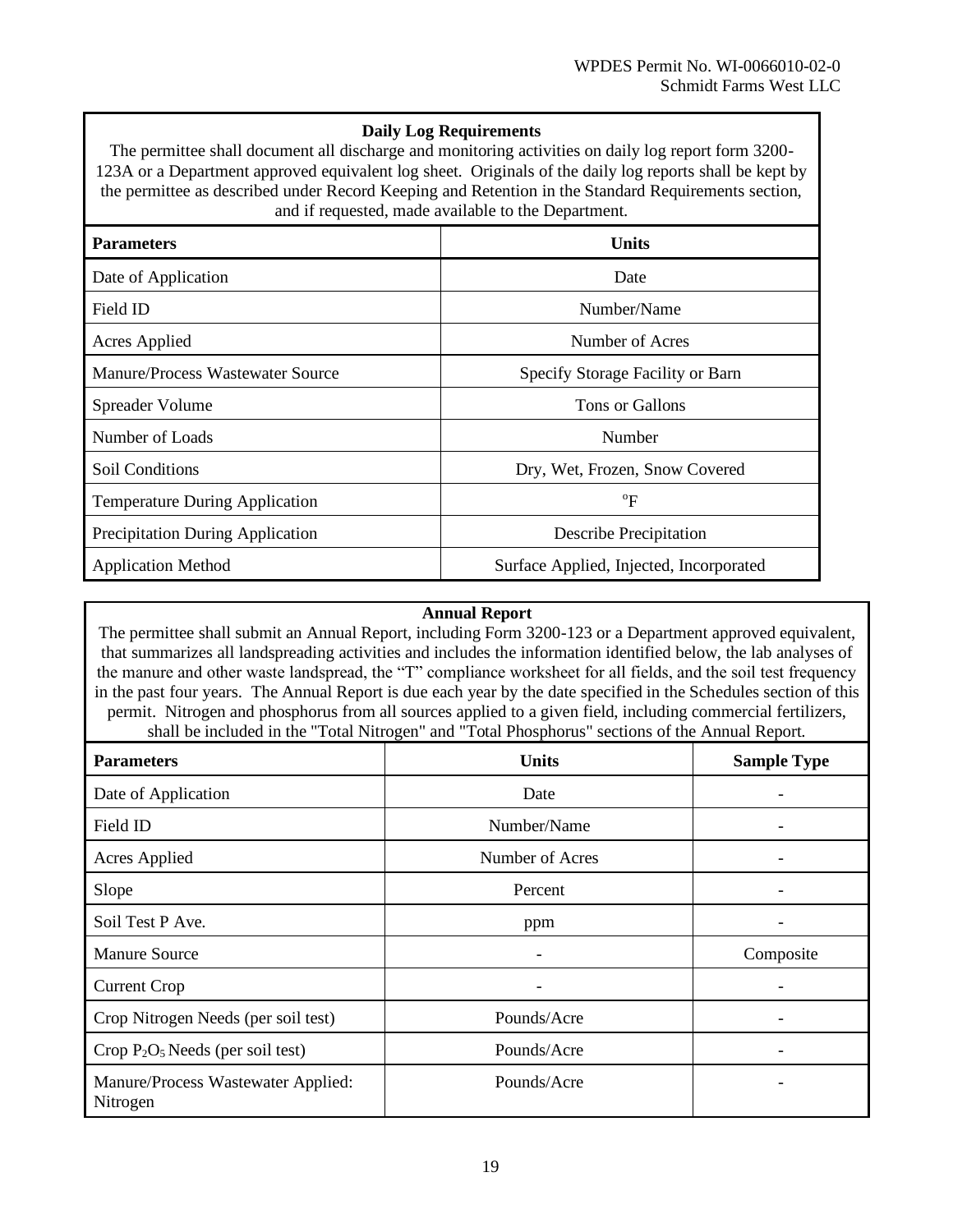#### **Annual Report**

The permittee shall submit an Annual Report, including Form 3200-123 or a Department approved equivalent, that summarizes all landspreading activities and includes the information identified below, the lab analyses of the manure and other waste landspread, the "T" compliance worksheet for all fields, and the soil test frequency in the past four years. The Annual Report is due each year by the date specified in the Schedules section of this permit. Nitrogen and phosphorus from all sources applied to a given field, including commercial fertilizers, shall be included in the "Total Nitrogen" and "Total Phosphorus" sections of the Annual Report.

| <b>Parameters</b>                               | Units                                   | <b>Sample Type</b> |
|-------------------------------------------------|-----------------------------------------|--------------------|
| Manure/ Process Wastewater Applied:<br>$P_2O_5$ | Pounds/Acre                             |                    |
| Previous Crop                                   |                                         |                    |
| Legume Nitrogen Credit                          | Pounds/Acre                             |                    |
| Second Year Manure Credit                       | Pounds/Acre                             |                    |
| <b>Additional Fertilizer: Nitrogen</b>          | Pounds/Acre                             |                    |
| Additional Fertilizer: $P_2O_5$                 | Pounds/Acre                             |                    |
| <b>Total Nitrogen Applied</b>                   | Pounds/Acre                             |                    |
| Total P <sub>2</sub> O <sub>5</sub> Applied     | Pounds/Acre                             |                    |
| <b>Soil Conditions</b>                          | Dry, Wet, Frozen, Snow Covered          |                    |
| <b>Application Method</b>                       | Surface Applied, Injected, Incorporated |                    |
| <b>Banked</b>                                   | Yes/No                                  |                    |
| <b>Field Restrictions</b>                       | Per Nutrient Management Plan            |                    |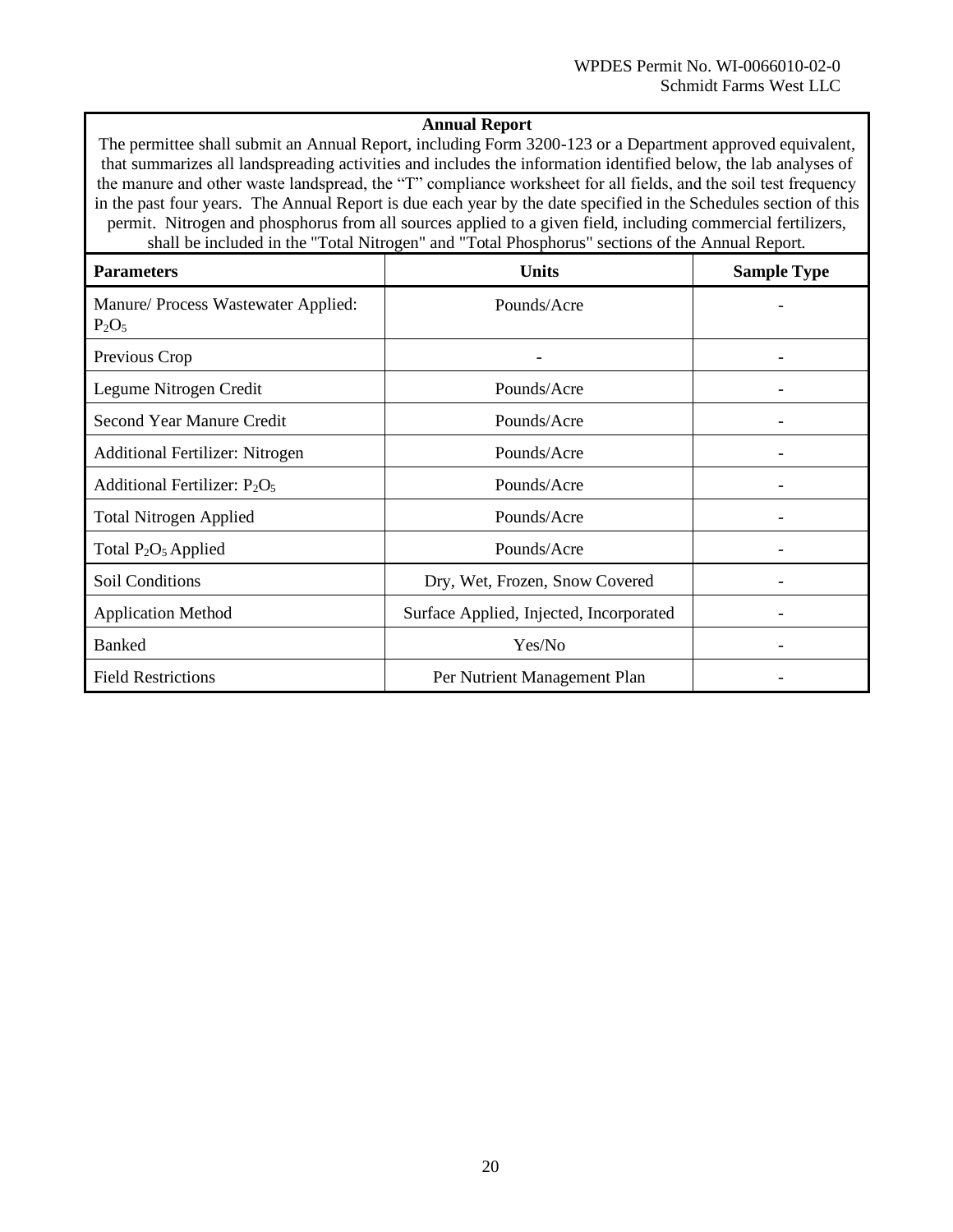# **2 Schedules**

### **2.1 Emergency Response Plan**

| <b>Required Action</b>                                                                            |            |  |
|---------------------------------------------------------------------------------------------------|------------|--|
| <b>Develop Emergency Response Plan:</b> Update the written Emergency Response Plan within 30 days | 05/31/2022 |  |
| of permit coverage, available to the Department upon request.                                     |            |  |

### **2.2 Monitoring & Inspection Program**

Use of the department's monitoring and inspection program template is encouraged, but optional.

| <b>Required Action</b>                                                                                                                                                                                                                                                | <b>Due Date</b> |
|-----------------------------------------------------------------------------------------------------------------------------------------------------------------------------------------------------------------------------------------------------------------------|-----------------|
| <b>Proposed Monitoring and Inspection Program:</b> Consistent with the Monitoring and Sampling<br>Requirements subsection, the permittee shall update and submit a proposed monitoring and<br>inspection program within 60 days of the effective date of this permit. | 06/30/2022      |

### **2.3 Annual Reports**

Submit Annual Reports by January 31st of each year in accordance with the Annual Reports subsection in Standard Requirements.

| <b>Required Action</b>                                                                                                                                                        | <b>Due Date</b> |
|-------------------------------------------------------------------------------------------------------------------------------------------------------------------------------|-----------------|
| <b>Submit Annual Report #1:</b> To include monitoring and inspection results from the previous 12<br>months, consistent with the requirements of department form 3400-025E.   | 01/31/2023      |
| <b>Submit Annual Report #2:</b> To include monitoring and inspection results from the previous $12$<br>months, consistent with the requirements of department form 3400-025E. | 01/31/2024      |
| <b>Submit Annual Report #3:</b> To include monitoring and inspection results from the previous $12$<br>months, consistent with the requirements of department form 3400-025E. | 01/31/2025      |
| <b>Submit Annual Report #4:</b> To include monitoring and inspection results from the previous 12<br>months, consistent with the requirements of department form 3400-025E.   |                 |
| <b>Submit Annual Report #5:</b> To include monitoring and inspection results from the previous 12<br>months, consistent with the requirements of department form 3400-025E.   |                 |
| <b>Ongoing Annual Reports:</b> Continue to submit Annual Reports until permit reissuance has been<br>completed.                                                               |                 |

## **2.4 Nutrient Management Plan**

Submit annual nutrient management plan (NMP) updates by March 31 of each year. Note, in addition to annual NMP updates, submit NMP amendments and substantial revisions to the department for written approval prior to implementation of any changes to the NMP.

| <b>Required Action</b>                                                                                | Due Date   |
|-------------------------------------------------------------------------------------------------------|------------|
| <b>Management Plan Submittal:</b> Submit any necessary updates to the Nutrient Management Plan to     | 05/31/2022 |
| meet the conditions outlined in this permit (see conditions in the Livestock Operational and Sampling |            |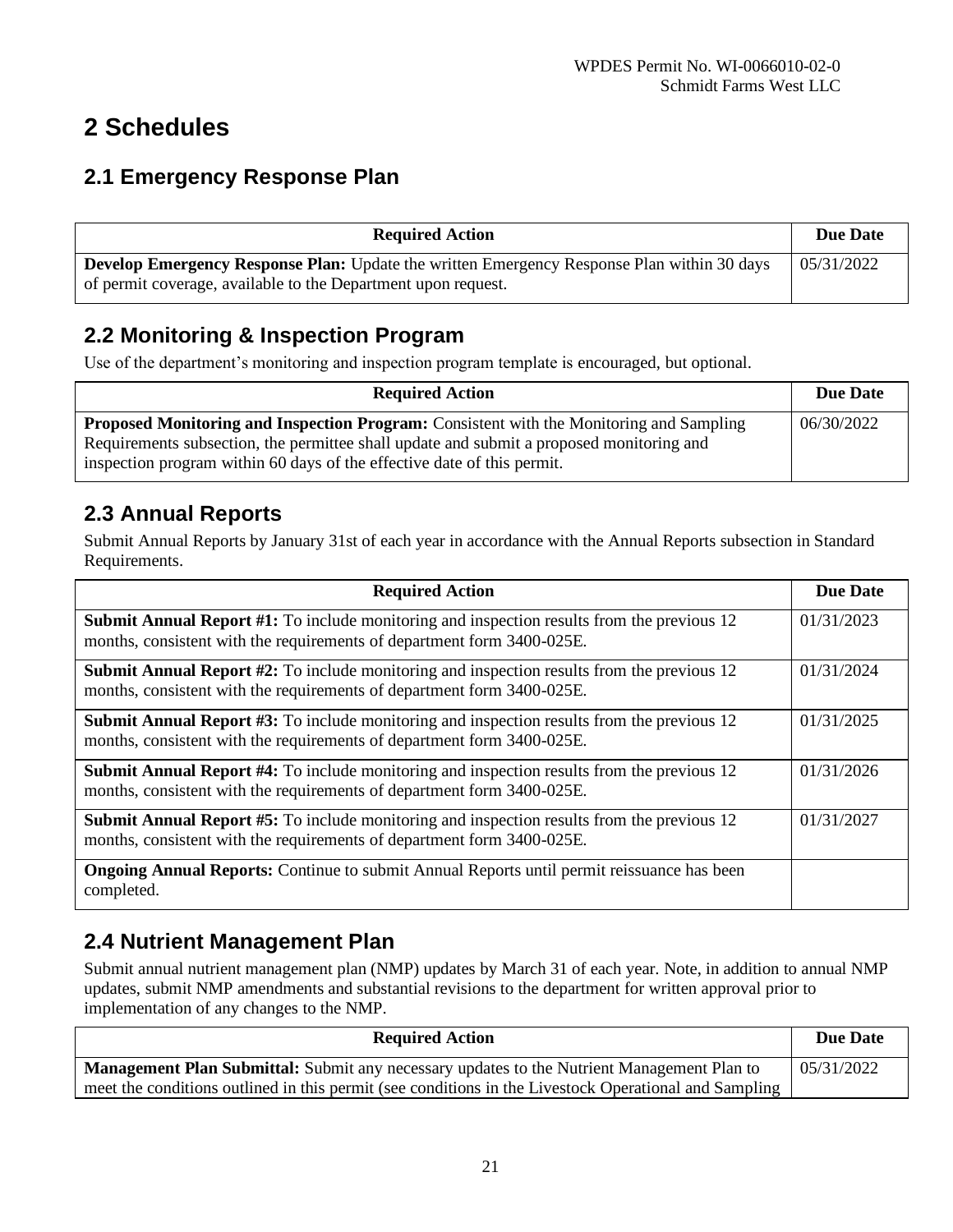| Requirements section).                                                                                                                                                                                                 |            |
|------------------------------------------------------------------------------------------------------------------------------------------------------------------------------------------------------------------------|------------|
| <b>Submit NMP Update #1:</b> To include actual cropping, tillage, and nutrient application data from the<br>previous calendar or crop year, consistent with the requirements of department for 3400-025D               | 03/31/2023 |
| <b>Submit NMP Update <math>#2</math>:</b> To include actual cropping, tillage, and nutrient application data from the<br>previous calendar or crop year, consistent with the requirements of department for 3400-025D  |            |
| <b>Submit NMP Update #3:</b> To include actual cropping, tillage, and nutrient application data from the<br>03/31/2025<br>previous calendar or crop year, consistent with the requirements of department for 3400-025D |            |
| <b>Submit NMP Update #4:</b> To include actual cropping, tillage, and nutrient application data from the<br>previous calendar or crop year, consistent with the requirements of department for 3400-025D               | 03/31/2026 |
| <b>Submit NMP Update #5:</b> To include actual cropping, tillage, and nutrient application data from the<br>previous calendar or crop year, consistent with the requirements of department for 3400-025D               |            |
| <b>Ongoing Management Plan Annual Updates:</b> Continue to submit Annual Updates to the Nutrient<br>Management Plan until permit reissuance has been completed.                                                        |            |

# **2.5 Runoff Control System - Engineering Evaluation**

Old Feed Storage Area - West Farm

| <b>Required Action</b>                                                                                                                                                                                                                                                                                                                                                                                                                                                                                                                                                                                                                                                                    | <b>Due Date</b> |
|-------------------------------------------------------------------------------------------------------------------------------------------------------------------------------------------------------------------------------------------------------------------------------------------------------------------------------------------------------------------------------------------------------------------------------------------------------------------------------------------------------------------------------------------------------------------------------------------------------------------------------------------------------------------------------------------|-----------------|
| Written Description of Existing System: Submit a written description of the old feed storage area<br>and runoff control system on the West Farm and its adequacy to permanently meet the conditions in<br>the Production Area Discharge Limitations and Runoff Control subsections and s. NR 243.15, Wis.<br>Adm. Code. (See Standard Requirements for report details.) In lieu of an evaluation, submit an<br>updated written Operation and Maintenance Plan describing how this area will be purposed to store<br>non leachable raw materials and meet the conditions in the Production Area Discharge Limitations<br>and Runoff Control subsections and s. NR. 243.15, Wis. Adm. Code. | 05/31/2022      |
| <b>Plans and Specifications:</b> If necessary, submit plans and specifications for Department review and<br>approval to permanently correct any adverse runoff control conditions in accordance with Chapter<br>281.41, Wis. Stats., and Chapter NR 243, Wis. Adm. Code.                                                                                                                                                                                                                                                                                                                                                                                                                  | 11/30/2022      |
| <b>Corrections and Post Construction Documentation:</b> If necessary, complete construction of runoff<br>controls that permanently correct any adverse runoff control conditions in concurrence with and<br>approval by the Department, by the specified Date Due. Submit post construction documentation<br>within 60 days of completion of the project.                                                                                                                                                                                                                                                                                                                                 | 11/30/2022      |

# **2.6 Submit Permit Reissuance Application**

| <b>Required Action</b>                                                                                                 | <b>Due Date</b> |
|------------------------------------------------------------------------------------------------------------------------|-----------------|
| <b>Reissuance Application:</b> Submit a complete permit reissuance application 180 days prior to permit<br>expiration. | 10/02/2026      |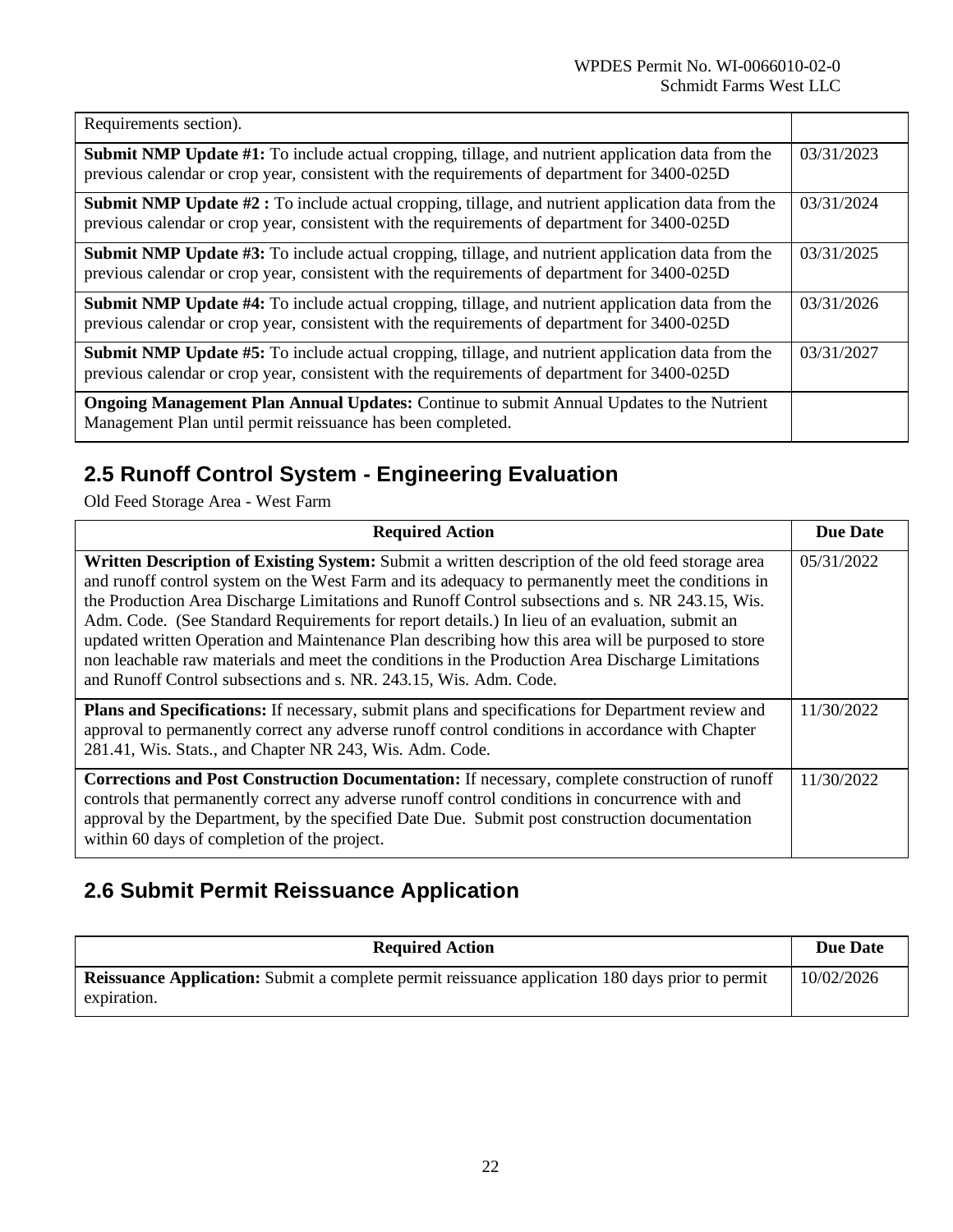# **3 Standard Requirements**

### **3.1 General Conditions**

**NR 205, Wisconsin Administrative Code:** The conditions in s. NR 205.07(1), Wis. Adm. Code, are included by reference in this permit. The permittee shall comply with all of these requirements. Some of these requirements are outlined in the Standard Requirements section of this permit. Requirements not specifically outlined in the Standard Requirement section of this permit can be found in s. NR 205.07(1).

### **3.1.1 Duty to comply**

The permittee shall comply with all conditions of the permit. Any permit noncompliance is a violation of the permit and is grounds for enforcement action; permit termination, revocation and reissuance or modification; or denial of a permit reissuance application. If a permittee violates any terms of the permit, the permittee is subject to the penalties established in ch. 283, Wis. Stats.

### **3.1.2 Permit Actions**

As provided in s. 283.53, Wis. Stats., after notice and opportunity for a hearing the permit may be modified, revoked and reissued, or terminated for cause. The filing of a request by the permittee for a permit modification, revocation and reissuance, or termination, or a notification of planned changes or anticipated noncompliance, does not stay any permit condition.

### **3.1.3 Property Rights**

The permit does not convey any property rights of any sort, or any exclusive privilege. The permit does not authorize any injury or damage to private property or any invasion of personal rights, or any infringement of federal, state or local laws or regulations.

### **3.1.4 Schedules**

Reports of compliance or noncompliance with interim and final requirements contained in any schedule of the permit shall be submitted in writing within 14 days after the schedule date, except that progress reports shall be submitted in writing on or before each schedule date for each report. Any report of noncompliance shall include the cause of noncompliance, a description of remedial actions taken and an estimate of the effect of the noncompliance on the permittee's ability to meet the remaining schedule dates.

### **3.1.5 Inspection and Entry**

The permittee shall allow an authorized representative of the Department, upon the presentation of credentials, to:

- enter upon the permittee's premises where a regulated facility or activity is located or conducted, or where records are required under the conditions of the permit;
- have access to and copy, at reasonable times, any records that are required under the conditions of the permit;
- inspect at reasonable times any facilities, equipment (including monitoring and control equipment), practices or operations regulated or required under the permit; and
- sample or monitor at reasonable times, for the purposes of assuring permit compliance, any substances or parameters at any location.

### **3.1.6 Transfers**

A permit is not transferable to any person except after notice to the Department. In the event of a transfer of control of a permitted facility, the prospective owner or operator shall file a new permit application and shall file a stipulation of permit acceptance with the Department WPDES permit section. The Department may require modification or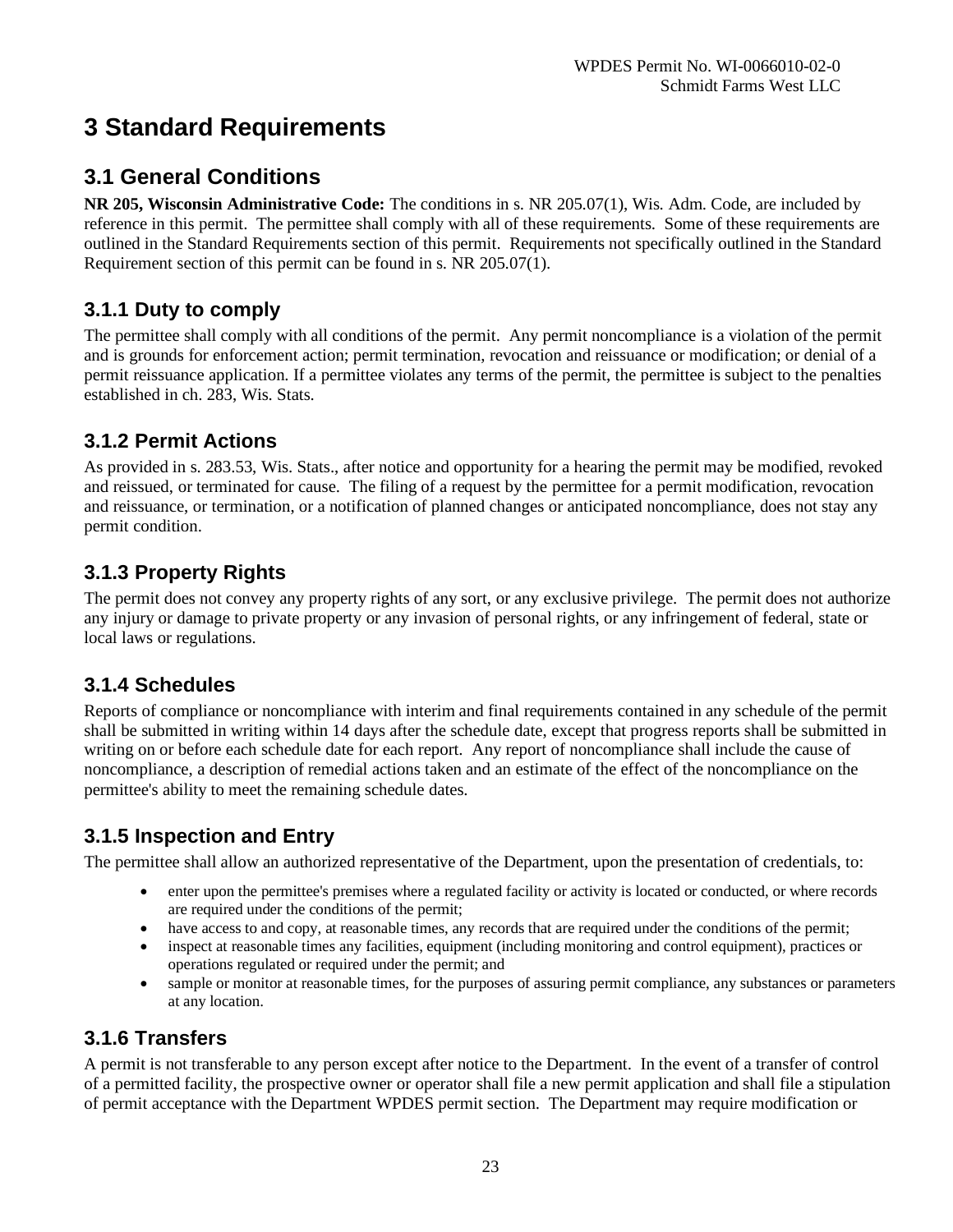revocation and reissuance of the permit to change the name of the permittee and to reflect the requirements of ch. 283, Stats.

### **3.1.7 Duty to Mitigate**

The permittee shall take all reasonable steps to minimize or prevent any adverse impact on the waters of the state resulting from noncompliance with the permit.

### **3.1.8 Duty to Provide Information**

The permittee shall furnish to the Department, within a reasonable time, any information which the Department may request to determine whether cause exists for modifying, revoking or reissuing the permit or to determine compliance with the permit. The permittee shall also furnish to the Department, upon request, copies of records required to be kept by the permittee.

### **3.1.9 Recording of Results-Sampling**

For each manure, process wastewater or soil sample taken by the permittee, the permittee shall record the following information:

- The date, exact place, method and time of sampling or measurements,
- The individual or lab that performed the sampling or measurements,
- The date of the analysis was performed,
- The individual who performed the analysis,
- The analytical techniques or methods used
- The results of the analysis.

### **3.1.10 Recording of Results-Inspections**

For each inspection conducted by the permittee, the permittee shall record the following information:

- The date and name of the person $(s)$  performing the inspection,
- An inspection description, including components inspected,
- Details of what was discovered during the inspection,
- Recommendations for repair or maintenance,
- Any corrective actions taken.

### **3.1.11 Spill Reporting**

The permittee shall notify the Department in in the event that a spill or accidental release of any material or substance results in the discharge of pollutants to the waters of the state at a rate or concentration greater than the effluent limitations or restrictions established in this permit, or the spill or accidental release of the material that is unregulated in this permit, unless the spill or release of pollutants has been reported to the Department in accordance with s. NR 205.07 (1)(s), Wis. Adm. Code, and the "Noncompliance - 24 Hour Reporting,"section of this permit.

### **3.1.12 Planned Changes**

The permittee shall report to the Department any facility or operation expansion, production increase or process modifications which will result in new, different or increased amount of manure or process wastewater produced or handled by the permittee or which will result in new, different or increased discharges of pollutants to waters of the state. The report shall either be a new permit application, or if the new discharge will not violate the conditions of this permit, a written notice of the planned change. The report shall contain a description of the planned change, an estimate of the new, different or increased discharge of pollutants and a description of the effect of change will on current manure and process wastewater handling practices. Changes cannot be implemented prior to reporting changes to the Department. Following receipt of this report, the Department may require that the permittee submit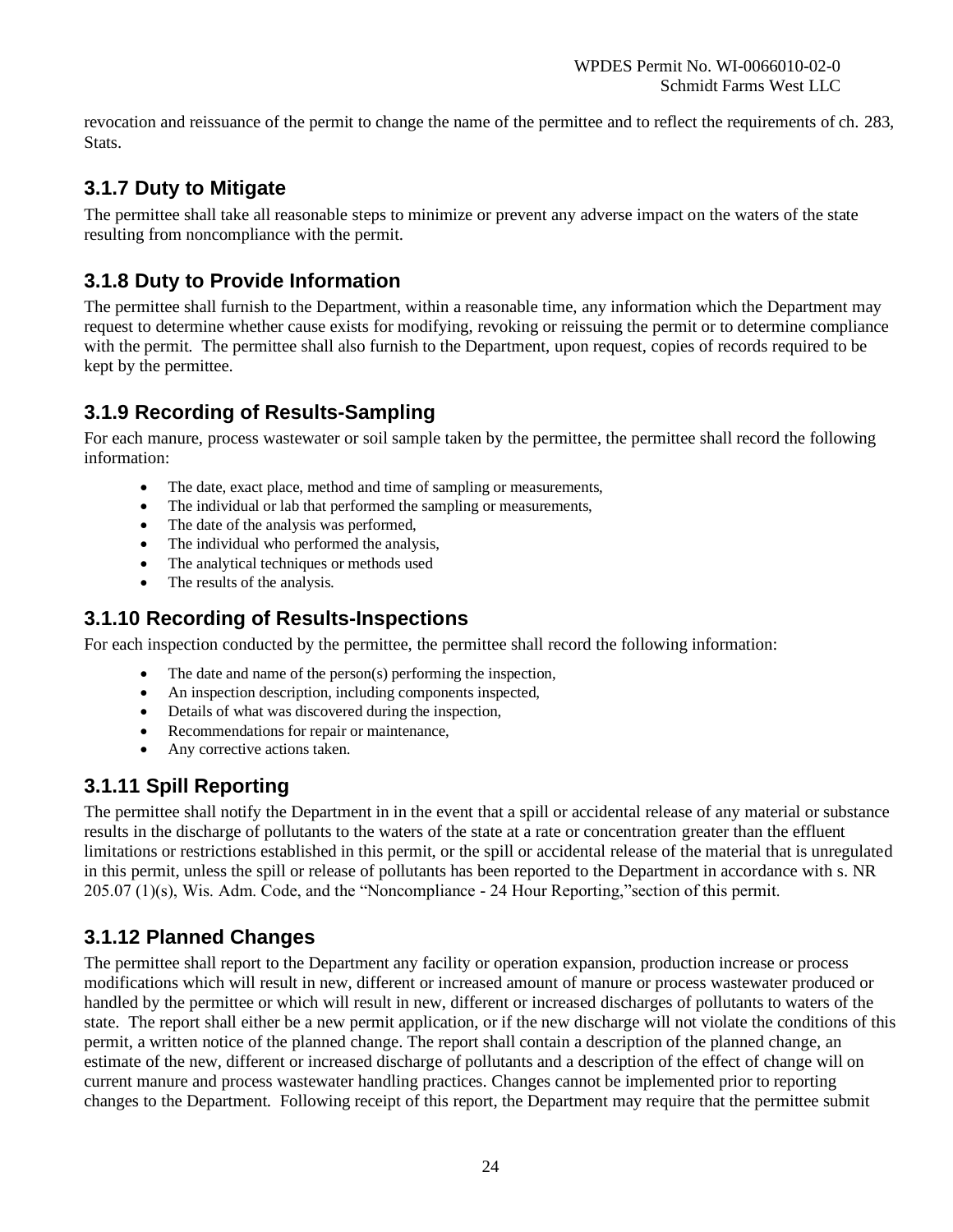plans and specifications, or modify its nutrient management plan to address the planned change. Changes requiring Department action or approval may not be initiated prior to Department action or approval.

#### **3.1.13 Submittal of Plans and Specifications**

In accordance with s. NR 243.15, the permittee shall submit plans and specifications for proposed new or upgraded reviewable facilities or systems to the Department for approval prior to construction. Post construction documentation for these projects shall be submitted within 60 days of completion of the project, or as otherwise specified by the Department.

#### **3.1.14 Other Information**

Where the permittee becomes aware that it failed to submit any relevant facts in a permit application or submitted incorrect information in a permit application or in any report to the department, it shall promptly submit such facts or correct information to the department.

#### **3.1.15 Reporting Requirements – Alterations or Additions**

The permittee shall give notice to the Department as soon as possible of any planned physical alterations or additions to the permitted facility. Notice is only required when:

- The alteration or addition to the permitted facility may meet one of the criteria for determining whether a facility is a new source.
- The alteration or addition could significantly change the nature or increase the quantity of pollutants discharged. This notification requirement applies to pollutants which are not subject to effluent limitations in the existing permit.
- The alteration or addition results in a significant change in the permittee's sludge use or disposal practices, and such alteration, addition, or change may justify the application of permit conditions that are different from or absent in the existing permit, including notification of additional use of disposal sites not reported during the permit application process nor reported pursuant to an approved land application plan. Additional sites may not be used for the land application of sludge until department approval is received.

### **3.1.16 Noncompliance - 24 Hour Reporting**

The permittee shall report any noncompliance which may endanger health or the environment. Any information shall be provided orally within 24 hours from the time the permittee becomes aware of the circumstances. A written submission shall also be provided within 5 days of the time the permittee becomes aware of the circumstances. This includes any upset which exceeds any effluent limitation in the permit, or violations of the discharge limitations listed in the permit.

NOTE: Section 292.11(2)(a), Wisconsin Statutes, requires any person who possesses or controls a hazardous substance or who causes the discharge of a hazardous substance to notify the Department of Natural Resources **immediately** of any discharge not authorized by the permit. The discharge of a hazardous substance that is not authorized by this permit or that violates this permit may be a hazardous substance spill. To report a hazardous substance spill, call DNR's 24-hour HOTLINE at **1-800-943-0003.**

### **3.1.17 Reports and Submittal Certification**

Signature(s) on reports required by this permit shall certify to the best of the permittee's knowledge the reports to be true, accurate and complete. All reports required by this permit shall be signed by:

- a responsible executive officer, manager, partner or proprietor as specified in s. 283.37(3), Wis. Stats., or
- a duly authorized representative of the officer, manager, partner or proprietor that has been delegated signature authority pursuant to s. NR  $205.07(1)(g)2$ , Wis. Adm. Code.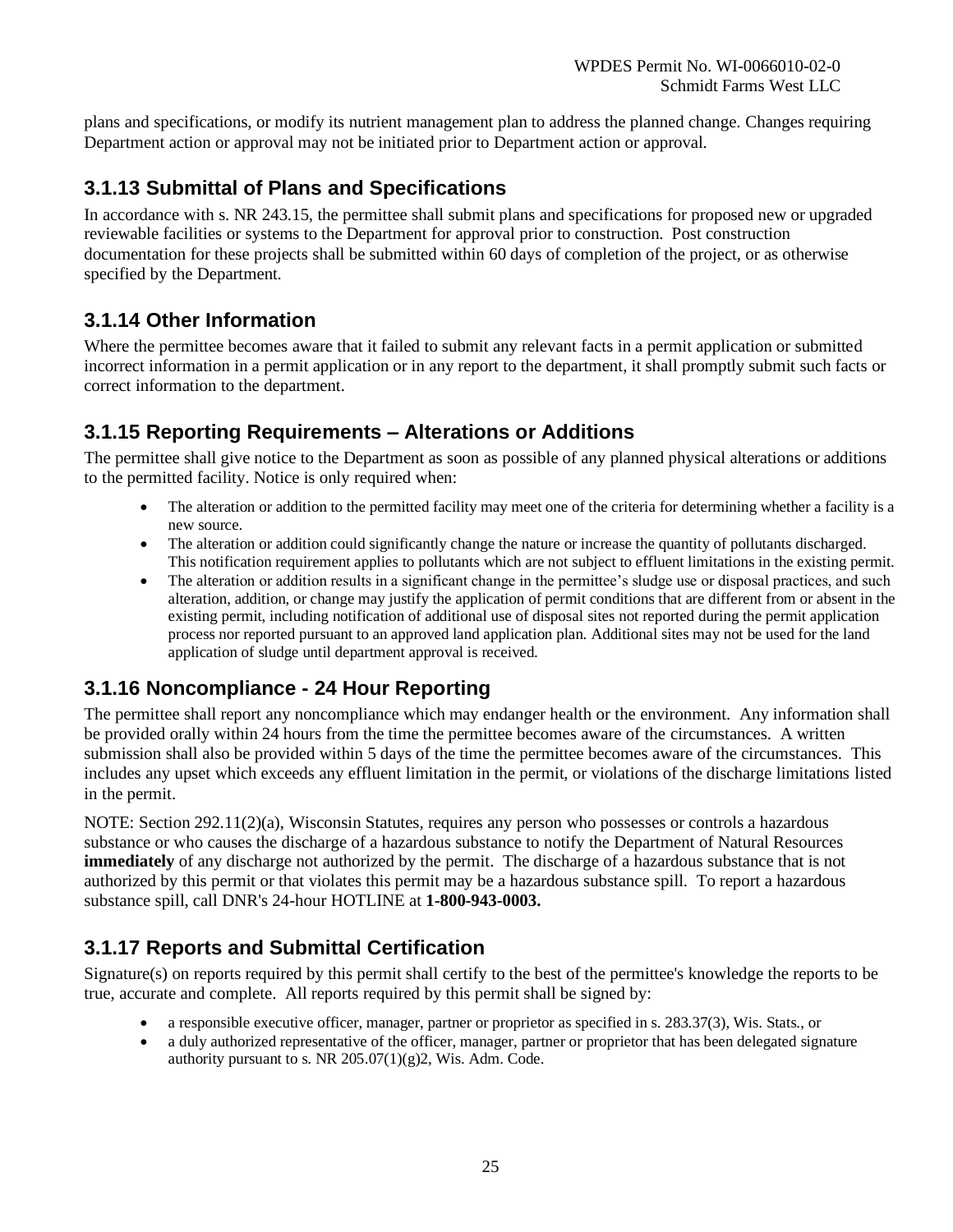### **3.2 Livestock Operation General Requirements**

### **3.2.1 Responsibility for Manure and Process Wastewater**

The permittee is responsible for the storage, management and land application of all manure and process wastewater generated by the operation. The permittee is also responsible for any manure or process wastewater received from non-permitted operations that are accepted by the permittee for storage, management or land application.

### **3.2.2 Distribution of Manure and Process Wastewater**

All manure and process wastewater generated by the permittee is the responsibility of the permittee and shall be stored and applied in compliance with the terms and conditions of this permit and the approved nutrient management plan, except if the manure or process wastewater is distributed to another person in accordance with s. NR 243.142 and the Department has approved the transfer of responsibility in writing.

To transfer responsibility for handling, storage and application of manure or process wastewater, a permittee shall submit a written request to the Department. At minimum the request shall indicate how the permittee will comply with all conditions identified in ch. NR 243.142(3), Wis. Adm. Code. If approved, the permittee will be responsible for the following recordkeeping and reporting:

- Update the nutrient management plan to include the estimated amount of manure and process wastewater to be transferred, and record the actual amount transferred at the time of transfer.
- Maintain records that identify the name and address of the recipient of the manure or process wastewater, quantity, and dates of transfer.
- Provide the recipient with written information regarding the nutrient content (nitrogen and phosphorus at minimum) of the manure and process wastewater.
- Submit transfer reports to the Department with the annual report.
- Records shall be maintained for at least 5 years.

Upon written approval from the Department, the permittee is not responsible for the land application, use or disposal of distributed manure or process wastewater if the manure or process wastewater is distributed in compliance with the conditions of the Department approval and s. NR 243.142.

### **3.2.3 Emergency Response Plans**

Within 30 days of the effective date of the permit, the permittee shall develop a written emergency response plan, or update an existing plan if necessary, in accordance with s. NR 243.13(6). The plan shall be made available to the Department upon request. The emergency response plan shall be reviewed and, if appropriate or necessary, amended whenever the operation undergoes significant expansions or other changes that affect the volume or location of potential unauthorized spills or discharges. The plan shall be amended as needed to reflect changes in available equipment, available clean-up contractors or procedures to address unauthorized spills or discharges, or amended in accordance with comments provided by the department. The plan shall be retained at the production area and the permittee shall notify all employees involved in manure and process wastewater handling of the location of the plan.

### **3.2.4 Mortality Management**

Animal carcasses may not be disposed of in a manner that results in a discharge of pollutants to surface waters, violates groundwater standards or impairs wetland functional values. Animal carcasses may not be disposed of directly into waters of the state. In addition, carcasses may not be disposed of in liquid manure or process wastewater containment, storage or treatment facilities unless the containment, storage or treatment facility is adequately designed to contain and treat carcasses and the facility has been approved by the department for that use.

The permittee shall record the date and method of carcass disposal.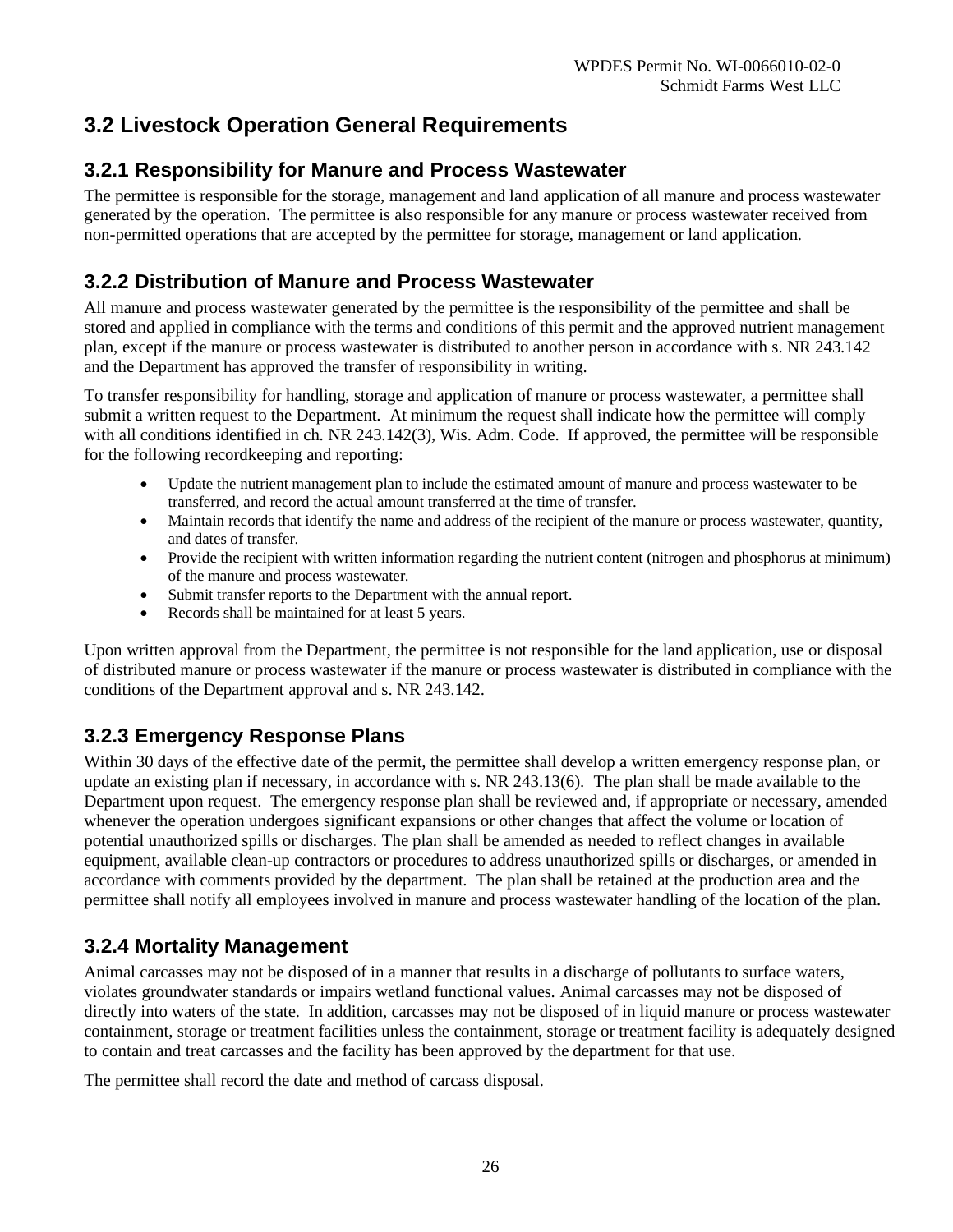[NOTE: The permittee should be aware that there are additional restrictions on the disposal of animal carcasses in ch. 95, Stats., and ATCP 3, Wis. Adm. Code. Furthermore, there may be local regulations regarding disposal of carcasses. If a carcass is disposed of off-site, the disposal may be subject to the requirements in ch. NR 502.12 or 518, Wis. Adm. Code]

### **3.2.5 Department Review of Nutrient Management Plans**

The Department reserves the right to review the Nutrient Management Plan at any time for application rates and cover crop nutrient removal rates, as well as the timing and methods of application. If the Department determines that a landspreading site is no longer acceptable for manure and process wastewater applications, the permittee shall modify the Nutrient Management Plan to remove the site from the plan. In addition, if the Department determines application rates need to be adjusted for individual fields, the permittee shall modify the Nutrient Management Plan. All Department initiated modifications shall be completed by the permittee within 3 months of written notification from the Department.

### **3.2.6 Existing Runoff Control System(s) Evaluation**

The following information shall be included in any required written report evaluating existing runoff control system(s) or practice(s):

- a narrative providing general background and operational information on the existing runoff control system(s), including a full description of each system's components;
- the adequacy of the system(s) to permanently meet the conditions in the Production Area Discharge Limitations and Runoff Control subsections;
- scaled drawings showing the locations of the runoff control system, any surface water, water supply wells, property boundaries, and other pertinent information;
- any post construction documentation available, including the date and materials of construction.
- an assessment of the ability of the facility to meet the design requirements for runoff control in s. NR 243.15; and
- any proposed actions to address issues identified as part of the evaluation

### **3.2.7 Runoff Control Systems - Installation Plan Requirements**

New construction of runoff control systems shall be in accordance with s. NR 243.15. Exemptions to the design criteria may be given on a case-by-case basis. Prior written approval is required. The following (minimum) information shall be included in the plans and specifications submitted for the new construction of a runoff control system(s) (three complete copies are required):

- a narrative describing the proposed system including a full description of the system's proposed components;
- a written management and site assessment;
- an operation and maintenance plan;
- an assessment of the ability of the system(s) to meet the applicable design requirements in s. NR 243.15;
- the adequacy of each proposed system to permanently meet the conditions in the Production Area Discharge Limitations and Runoff Control subsections;
- the proximity of bedrock and the water table to the proposed elevation of each system's floors verified through onsite soil test borings or pits;
- scaled drawings showing the design details and locations of each proposed system, any surface water, water supply wells, property boundaries, and other pertinent information;
- details concerning the proposed materials of construction; and
- relevant engineering calculations.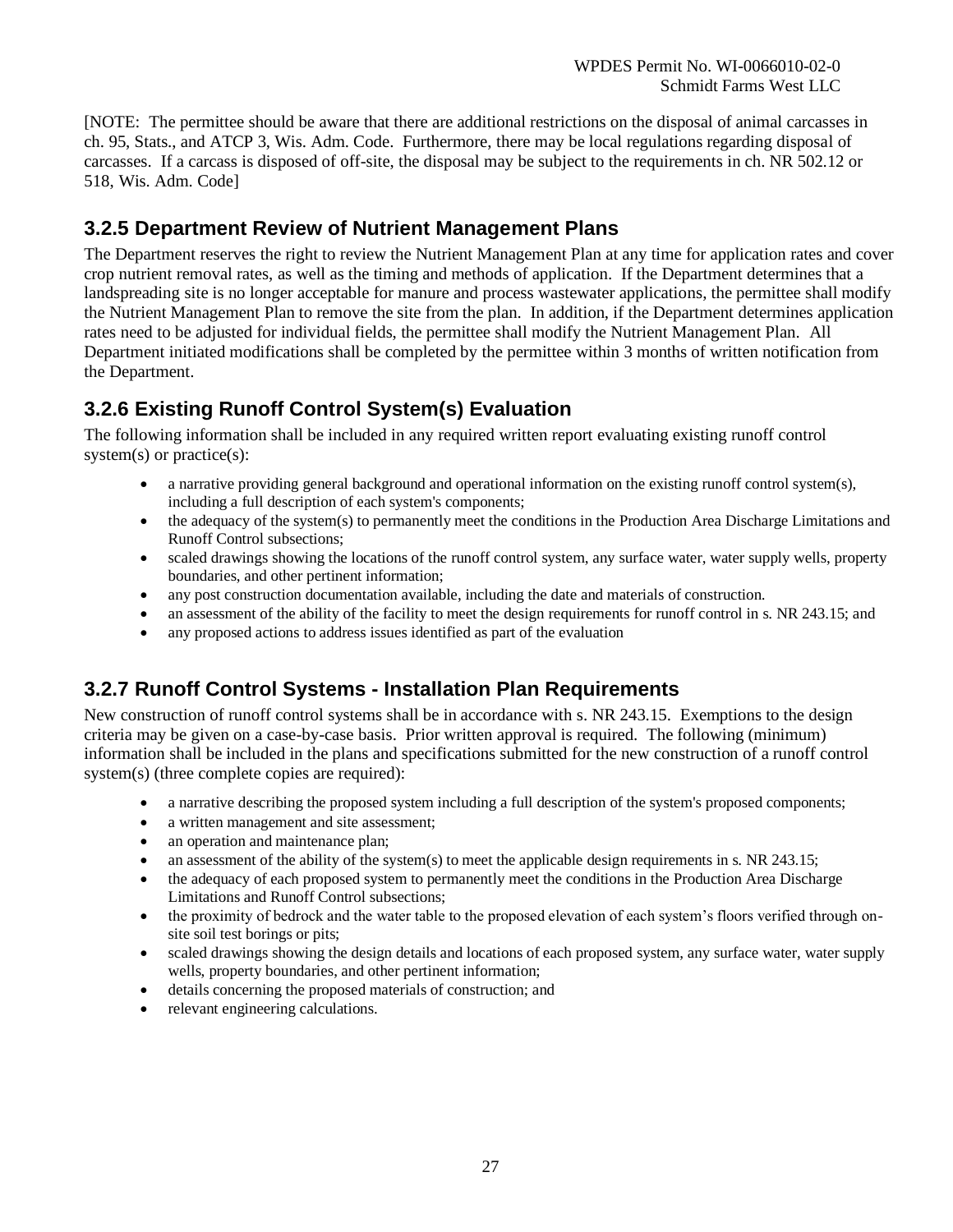### **3.2.8 Record Keeping and Retention**

The permittee shall keep records associated with production area and land application activities in accordance with s. NR 243.19(2). The permittee shall retain these records and copies of all reports required by the permit, and records of all data used to complete the application for the permit for a period of at least 5 years from the date of the sample, measurement, report or application. The Department may request that this period be extended by issuing a public notice to modify the permit to extend this period. These records shall be made available to the Department upon request.

**Note:** A form for recording daily land application activities (Form 3200-123A) can be obtained at regional offices of the Department or the Department's Bureau of Watershed Management, 101 S. Webster St., P.O. Box 7921, Madison, Wisconsin 53707.

### **3.2.9 Reporting Requirements**

The permittee shall submit the following reports in accordance with s. NR 243.19(3)

- **Corrective Actions:** If the permittee fails to take corrective action within 30 days of identifying a malfunction, failure, permit noncompliance or other identified problem, the permittee shall contact the Department immediately following the 30-day period and provide an explanation for its failure to take action.
- **Quarterly Reports:** The permittee shall summarize the results of inspections conducted at the production area in a written quarterly report. The permittee shall maintain the quarterly reports onsite until the quarterly report is submitted to the Department as part of the annual report.
- **Annual Reports:** The permittee shall submit written annual reports to the department by the date specified in the Schedules section of permit for all manure and other process wastewater that is generated by the permittee. These annual reports shall cover quarterly reports, annual spreading activities and other information required in s. NR 243.19(3) for the previous calendar year or cropping year, as specified in this permit.

**Note:** Form 3200-123 (Annual Spreading Report) can be obtained at regional offices of the department or the department's Bureau of Watershed Management, 101 S. Webster St., P.O. Box 7921, Madison, Wisconsin 53707.

### **3.2.10 Duty to Maintain Permit Coverage**

The permittee shall submit a reissuance application in accordance with s. NR 243.12(2)(b) at least 180 days prior to the expiration date of its current WPDES permit, unless the permittee submits a letter to the Department documenting all of the following:

- That the permittee has ceased operation or is no longer defined as a large CAFO under s. NR 243.03(28).
- That the permittee has demonstrated to the Department's satisfaction that it has no remaining potential to discharge of manure or process wastewater pollutants to waters of the state that was generated while the operation was a CAFO.